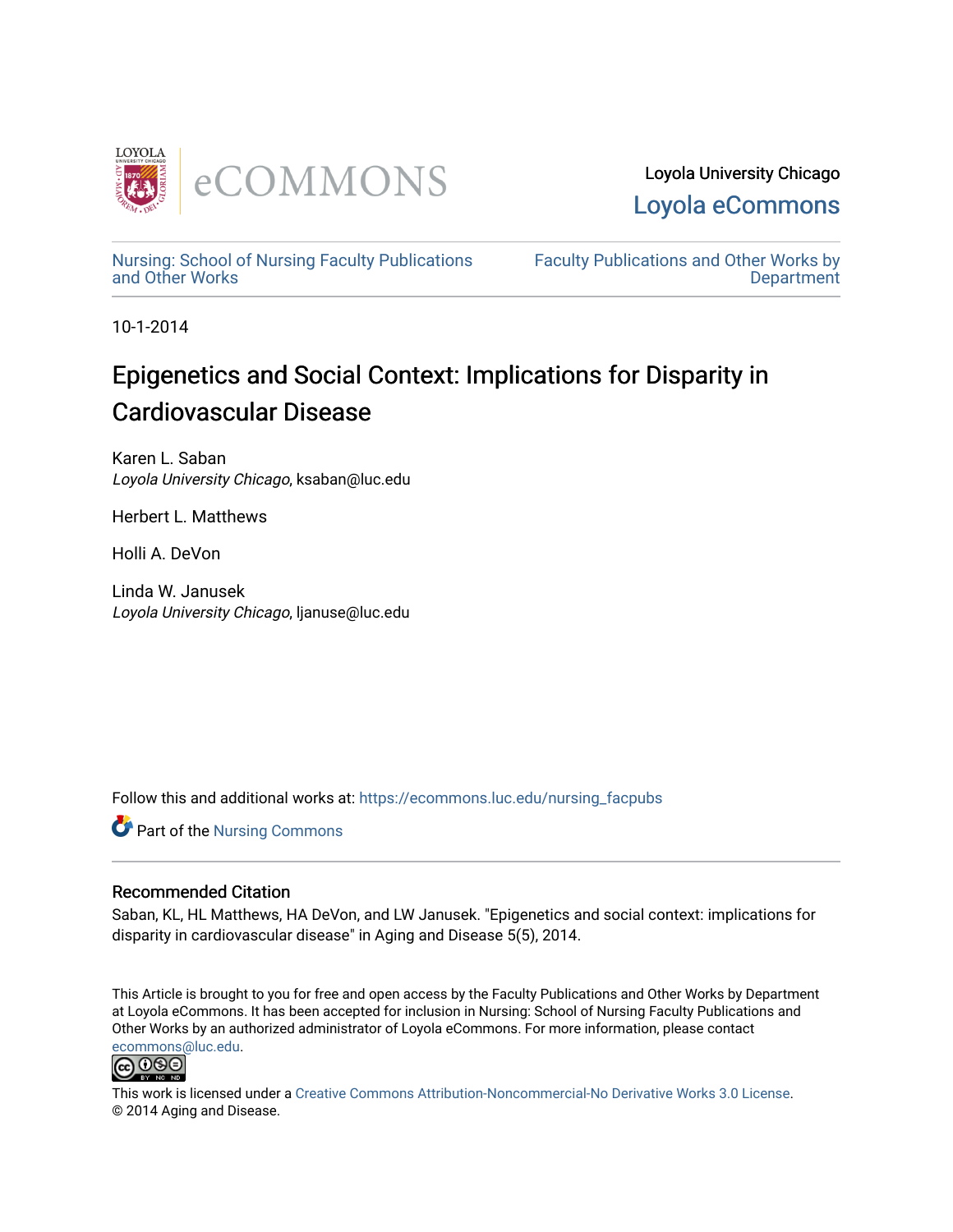<span id="page-1-0"></span>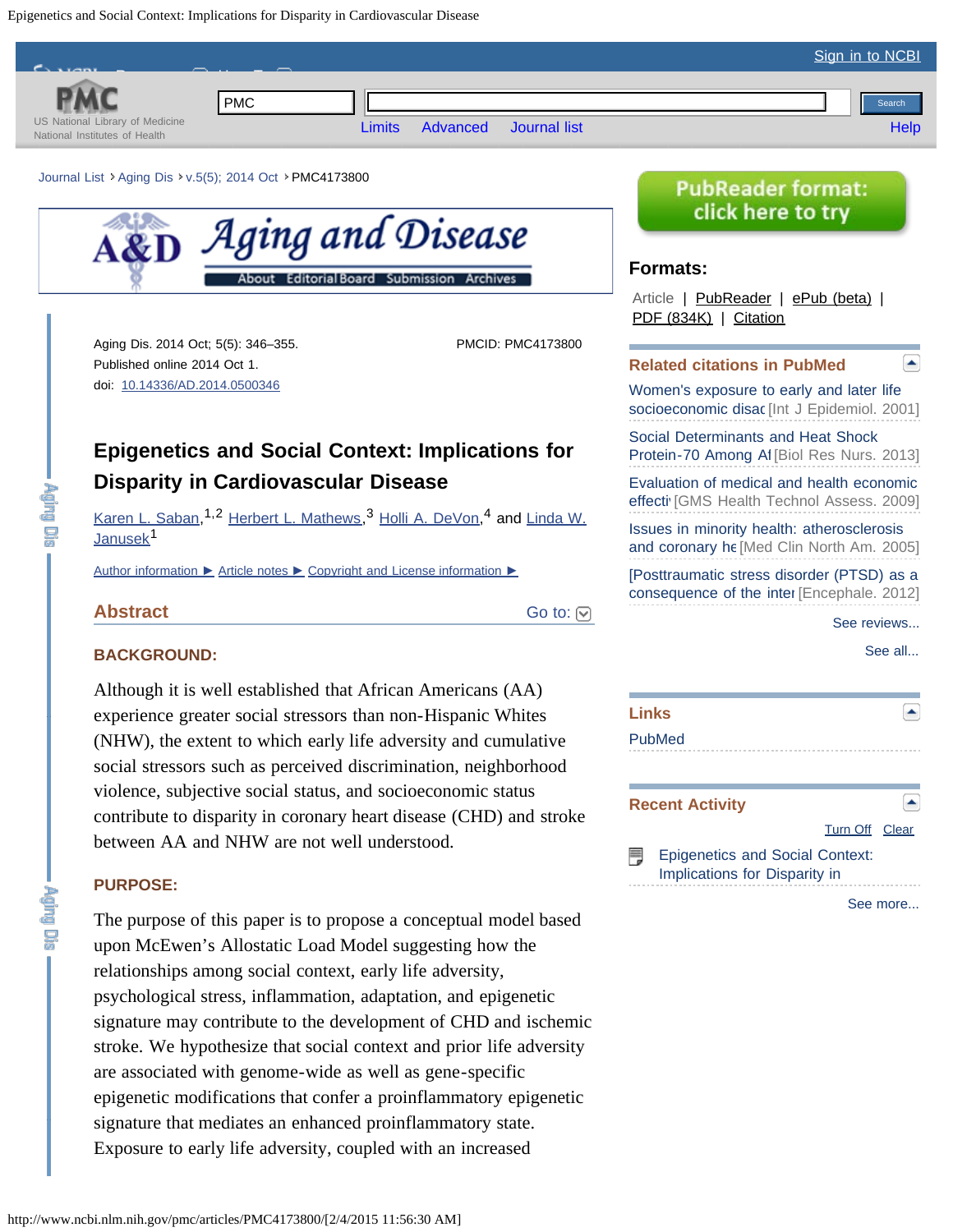allostatic load places individuals at greater risk for inflammatory based diseases, such as CHD and ischemic stroke.

### **RESULTS:**

rgmg us

ing Dia

Based on a review of the literature, we propose a novel model in which social context and psychological stress, particularly during early life, engenders a proinflammatory epigenetic signature, which drives a heightened inflammatory state that increases risk for CHD and stroke. In the proposed model, a proinflammatory epigenetic signature and adaptation serve as mediator variables.

### **CONCLUSIONS:**

Understanding the extent to which epigenetic signature bridges the psycho-social environment with inflammation and risk for CHD may yield novel biomarkers that can be used to assess risk, development, and progression of CHD/stroke. Epigenetic biomarkers may be used to inform preventive and treatment strategies that can be targeted to those most vulnerable, or to those with early signs of CHD, such as endothelial dysfunction. Furthermore, epigenetic approaches, including lifestyle modification and stress reduction programs, such as mindfulnessbased stress reduction, offer promise to reduce health inequity linked to social disadvantage, as emerging evidence demonstrates that adverse epigenetic marks can be reversed.

**Keywords:** Stroke, Cardiovascular Disease, Epigenetics, Epigenomics, Health Status Disparities, Cytokines

Coronary heart disease (CHD) and ischemic stroke account for more than one third of all U.S. deaths and are estimated to cost \$444 billion per year [[1\]](#page-12-0). Although death rates for CHD and ischemic stroke have decreased in recent years, disparities among African Americans (AA) and non-Hispanic Whites (NHW) are striking and remain a growing concern [[2](#page-12-1)]. For example, the death rate for AA from CHD is 37% higher than for Whites and the risk of having a first-time stroke is almost two times greater for AA than for Whites  $[1,3,4]$  $[1,3,4]$  $[1,3,4]$  $[1,3,4]$  $[1,3,4]$ . Traditional risk factors related to CHD/stroke, such as obesity, hypertension, and diabetes do not fully explain the disparities found between AA and NHW individuals  $[5,6]$  $[5,6]$  $[5,6]$ . Evidence demonstrates that chronic stress contributes to inflammatory processes leading to CHD/stroke [[7,](#page-12-6)[8\]](#page-12-7). Identification of psychobiological determinants of disease acknowledges the individual as the center of a dynamic environment where multiple social, psychological, biological, and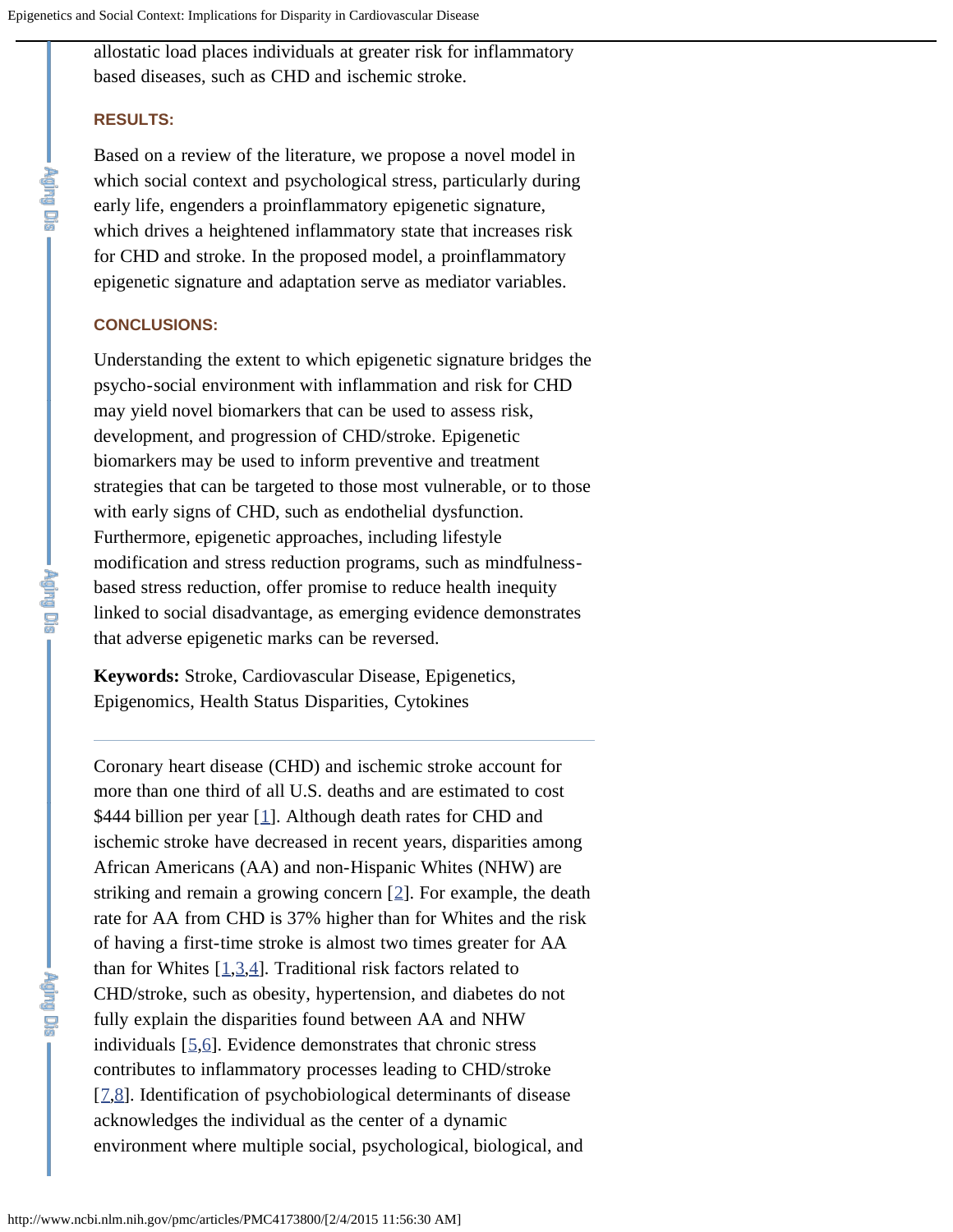cultural factors mediate and moderate disease progression and outcomes over the life span [[9](#page-12-8)]. Such a view is consistent with allostatic load, a concept derived from the term allostasis, meaning the maintenance of stability or "homeostasis." [[10\]](#page-13-0). Allostatic load refers to the fluctuations in health status based on response to stressors and can be thought of as the "wear and tear" on the body that results from acute and chronic stressors. McEwen  $[10]$  $[10]$ conceptualized a model of the relationship between perceived stress and physiologic responses and the resulting allostatic load on the individual. Allostatic load is considered to be cumulative exposure to stressors across the life span, including early life adversity (such as childhood maltreatment) and social stressors ranging from exposure to community violence, perceived discrimination and socioeconomic hardship. The three-hit theory (hit 1-genetic predisposition; hit 2-early-life environment; and hit 3-later-life environment) of vulnerability and resilience integrates the allostatic load model stating that "in a given context vulnerability is enhanced when failure to cope with adversity accumulates"  $[11 p.1859]$  $[11 p.1859]$  $[11 p.1859]$ .

Studies demonstrate that social stressors contribute to health status through various biological pathways  $[12–16]$  $[12–16]$  $[12–16]$  $[12–16]$ . Furthermore, adverse early life experiences, may "prime" inflammatory pathways predisposing an individual to mount a greater proinflammatory response to future stressors in adulthood [[17](#page-13-4)[–19\]](#page-13-5). In addition, early life adversity, such as exposure to child abuse, emotional and physical neglect may epigenetically alter DNA methylation levels creating a proinflammatory epigenetic signature that influences acute stress reactivity and inflammatory cytokine production. This, in turn, predisposes such individuals to a heightened proinflammatory response to stress as an adult [[20,](#page-14-0)[21\]](#page-14-1). Exposure to early life adversity, coupled with an increased allostatic load (due to multiple social, psychological, biological, and cultural factors) places individuals at greater risk for inflammatory based diseases such as CHD.

Although it is well established that, as a group, AA experience greater social stressors than NHW [[22\]](#page-14-2), the extent to which early life adversity and cumulative social stressors such as perceived discrimination, neighborhood violence, subjective social status (SSS), and socioeconomic status (SES) contribute to disparity in CHD/stroke disease between AA and NHW are not well understood. Chronic stress doubles the risk of myocardial infarction and contributes to proinflammatory processes implicated in CHD and stroke  $[8]$  $[8]$ ; and it is critical to clarify the underlying social-biological pathways. A conceptual model may assist in

**Paris Discription**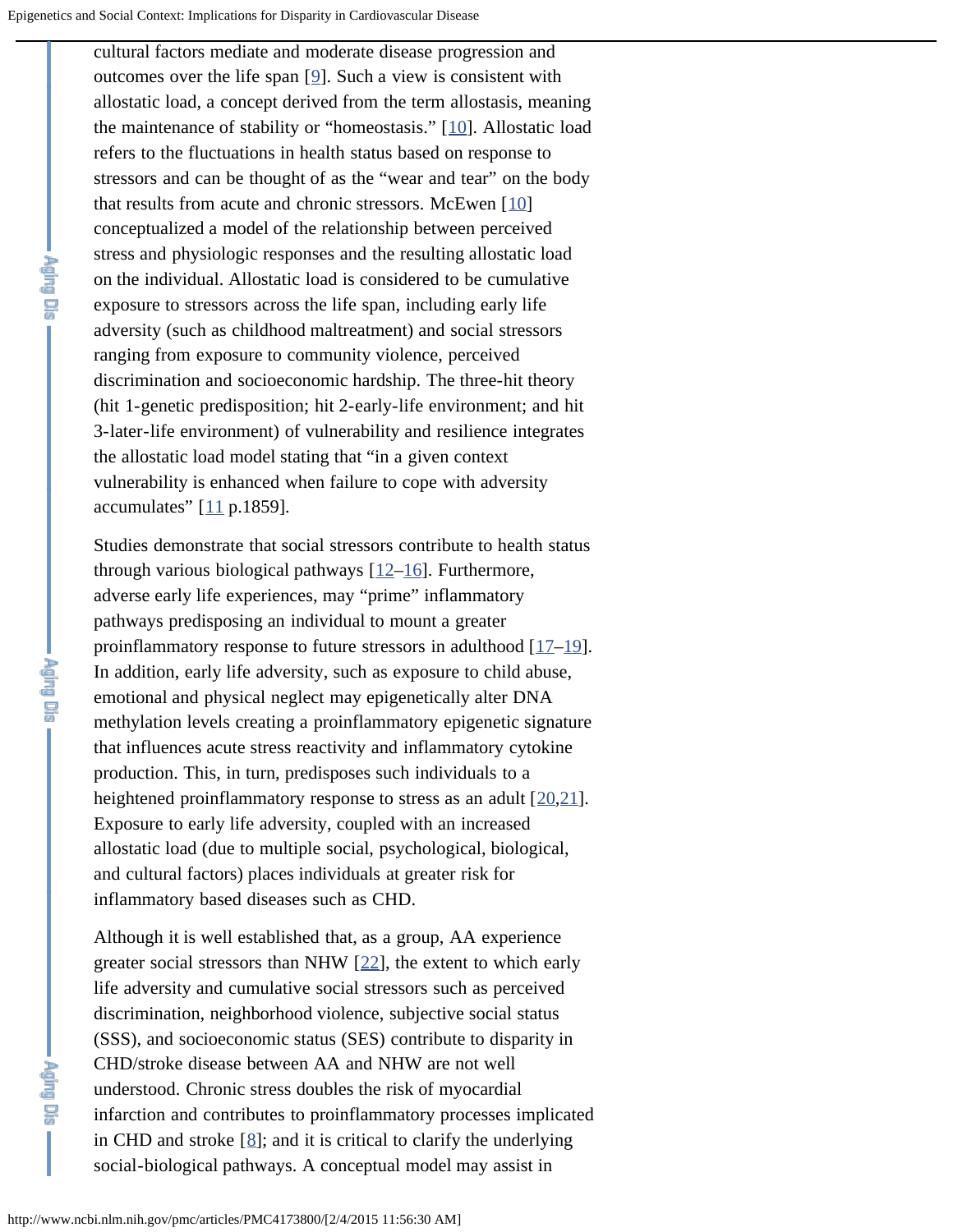guiding future research explaining the mechanisms for how social stressors contribute to CHD disparities. Therefore, the purpose of this paper is to propose a conceptual model based upon McEwen's Allostatic Load Model [[10\]](#page-13-0). We propose social context and psychological stress, particularly during early life, engenders a proinflammatory epigenetic signature, which drives a heightened inflammatory state that increases risk for CHD and stroke.

### **Stress, Inflammation and CHD/Ischemic Stroke**

Inflammation plays a key role in the development of CHD and ischemic stroke [[23](#page-14-3)[,24](#page-14-4)]. The most common mechanism for the development of CHD and ischemic stroke is atherogenesis, a complex process by which the artery becomes obstructed with plaque. The process appears to begin early in life with the deposit of small lipoprotein particles in the intima and progresses with leukocyte recruitment, formation of lipid-laden macrophages, and foam cells. Evidence continues to accumulate supporting a state of chronic, low-grade inflammation in the development of atherosclerosis [[25\]](#page-14-5). Endothelial cells and leukocytes within atherosclerotic plaques produce a variety of inflammatory mediators, such as heat shock proteins (HSP) [[26\]](#page-14-6) and interleukin-6 (IL-6) [[25\]](#page-14-5). Progression of an atherosclerotic lesion from an early fatty streak to an advanced fibroproliferative atherosclerotic lesion is believed to be related to infiltration of T cells and macrophages into the intimal wall. Activated T-cells present in atherosclerotic lesions can secret interferon (IFN)-γ which induces vascular cellular adhesion molecule (VCAM-1) [[25\]](#page-14-5) which is found to be associated with endothelial dysfunction and is a marker of early CHD [[27\]](#page-14-7).

Psychosocial stress triggers increases in several circulating proinflammatory cytokines [[28,](#page-14-8)[29\]](#page-14-9). Evidence demonstrates that elevations in circulating proinflammatory cytokines play a causal role in mediating stress-induced vascular inflammation and atherogenesis [[30,](#page-14-10)[31\]](#page-15-0). This may involve alterations in endothelial cell function, as proinflammatory cytokines induce endothelial cell dysfunction [[31\]](#page-15-0), likely by down regulating endothelial nitric oxide synthase (eNOS) and increasing vascular oxidative stress [[30,](#page-14-10)[32\]](#page-15-1). For example, treatment of porcine pulmonary artery endothelial cells with a combination of IFN-gamma, TNF-alpha, and IL-1 reduced eNOS mRNA and protein [[33](#page-15-2)]. Also, TNFalpha and IL-1 beta down-regulated eNOS mRNA expression in human coronary artery cells [[34\]](#page-15-3). In contrast, the antiinflammatory cytokine IL-10, decreased the effect of proinflammatory cytokine induced endothelial dysfunction [[35\]](#page-15-4).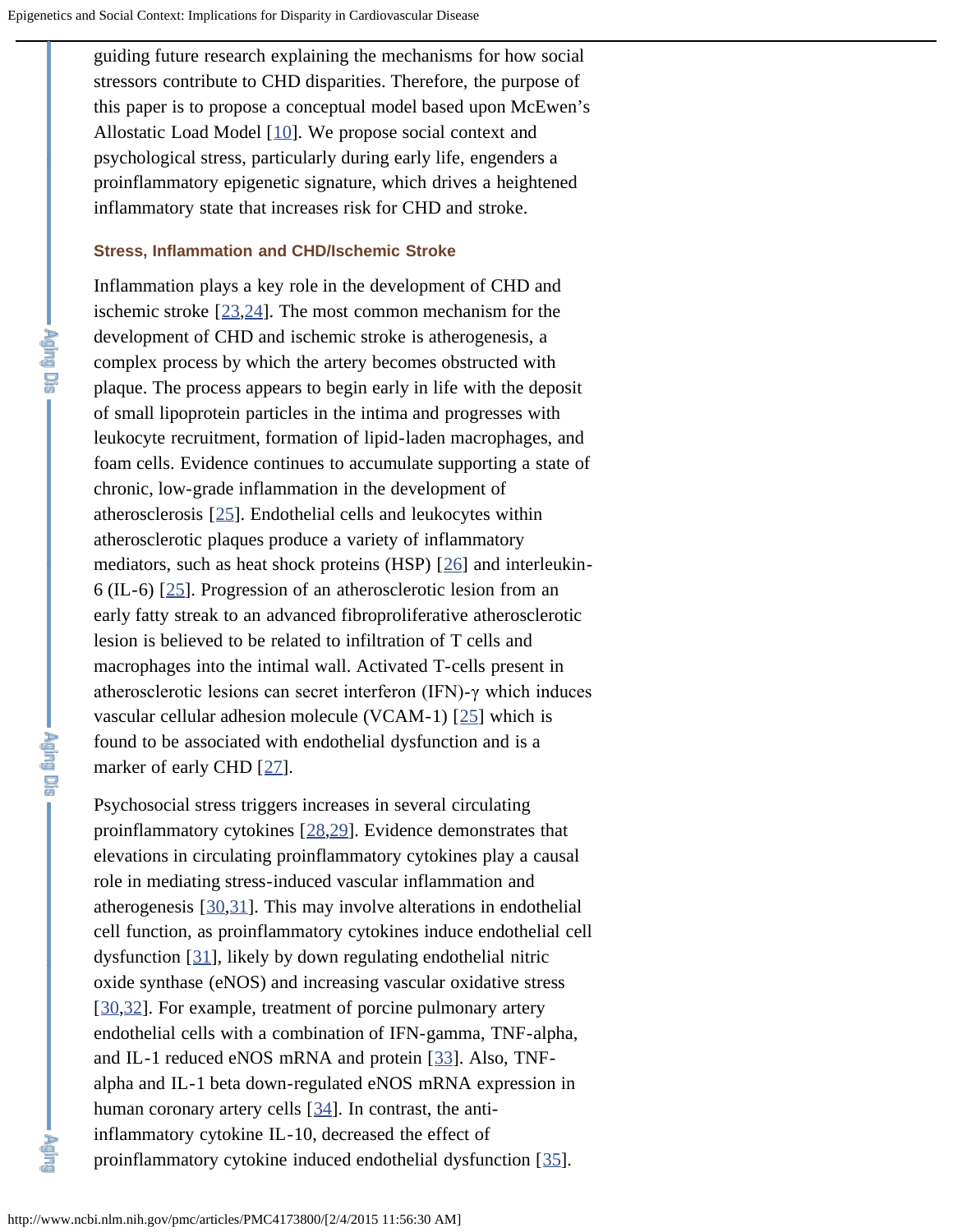Of note, glucocorticoids, may also contribute to stress-triggered endothelial dysfunction, as inhibition of adrenal glucocorticoid secretion was shown to prevent endothelial dysfunction in healthy volunteers exposed to stress [[36\]](#page-15-5).

Ample evidence demonstrates that both acute [[37](#page-15-6)] and chronic psychological stress [[38\]](#page-15-7), as well as negative emotions, like anger [[39\]](#page-15-8), contribute to endothelial dysfunction. Acute psychosocial stress was shown to impair flow mediated endothelial dilation, an index of endothelial dysfunction [[40,](#page-16-0)[41\]](#page-16-1). Impaired endothelial flow mediated vasodilation occurs rapidly and is of long duration. For example, by 10 minutes following a 3-minute mental stress task, healthy subjects exhibited a 50% reduction in flow-mediated endothelium-dependent vasodilation, lasting for 45 minutes [[37\]](#page-15-6). Also, in healthy subjects, a laboratory speech task (preparing and delivering a speech in front of an evaluative panel) produced a significant reduction in flow mediated vasodilation at 30 and 90 minutes post stress, with levels reduced to that comparable to diabetic subjects with chronic endothelial dysfunction [[40\]](#page-16-0). Thus, these findings provide evidence that link acute stress exposure to both inflammation and endothelial dysfunction, an early indicator of CVD. Whether an increased allostatic load and a background of cumulative life stress exaggerate both the inflammatory and endothelial response to stress remains to be determined.

### **Social Context, Stress, and Inflammation**

**Shi** 

A pervasive feature common to those raised in an adverse environment with social disadvantage is exposure to a greater frequency and intensity of chronic stressors. These chronic stressors include economic hardship, discrimination, neighborhood violence and low perceived social status. It is well known that individuals exposed to chronic stress are vulnerable to anxiety and depression [[42,](#page-16-2)[43\]](#page-16-3). Epidemiological studies document that psychological stress may have a significant deleterious effect on the development and progression of atherosclerosis  $[44, 45]$  $[44, 45]$  $[44, 45]$ . In fact, some contend that nearly 40% of patients with atherosclerosis have no other known risk factors, other than psychological stress [[46\]](#page-16-6). Furthermore, an individual's social context, especially during childhood and adolescence, is now recognized to be a powerful predictor of adult health [[47\]](#page-16-7) suggesting that the origins of health disparity are rooted in one's early social environment and life experiences [[48\]](#page-16-8). Provocative findings from the Adverse Childhood Experiences (ACE) study reveal that in a sample of 17,000 adults, those who were exposed to family violence, abuse, and neglect during childhood had a 1.5–2.0 fold greater rate of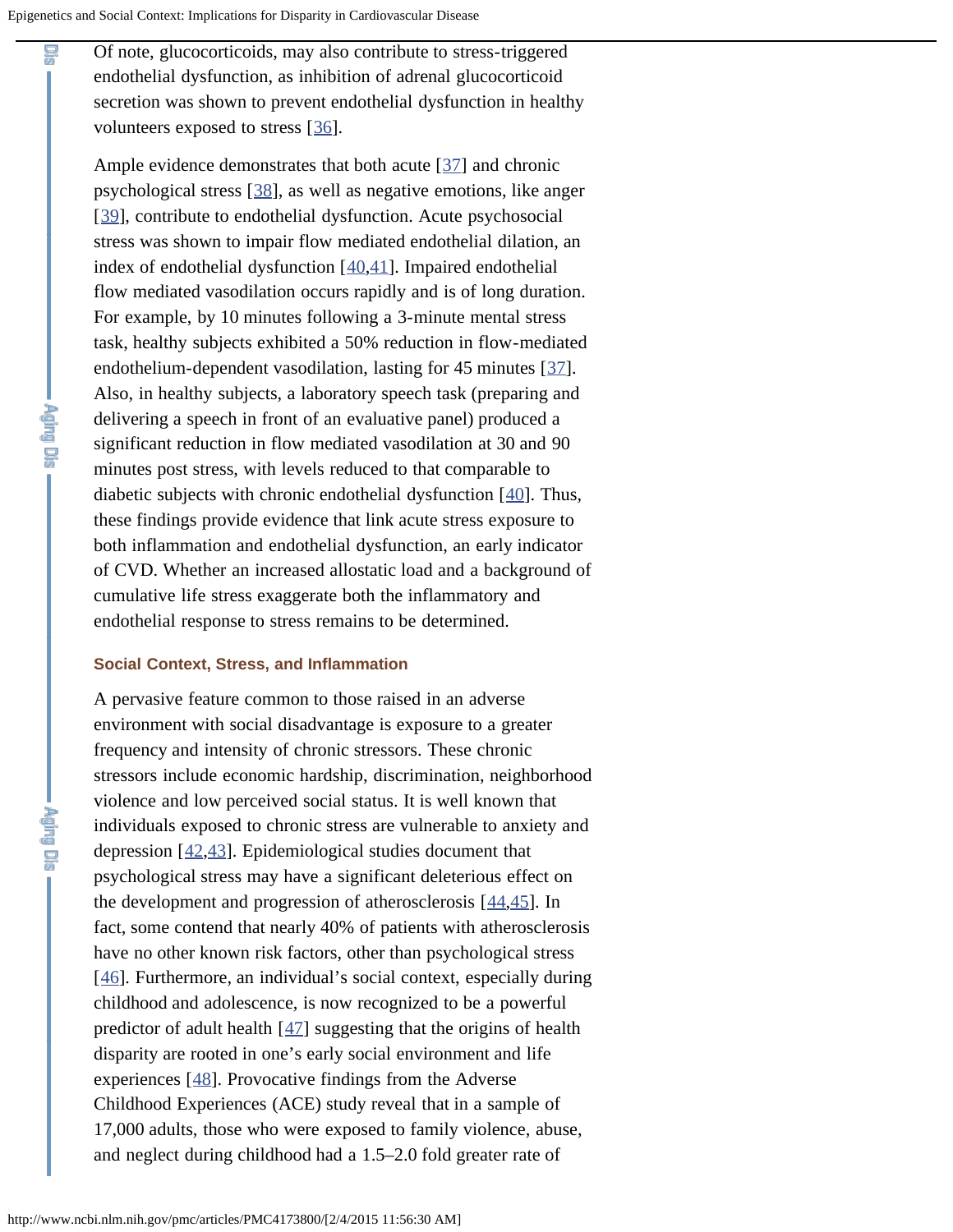cardiovascular disease, autoimmune disorders, and premature death than those who did not experience such early life adversity [[49\]](#page-16-9). Evidence derived from experimental animal models confirm these findings and suggest causal pathways of adverse early life experiences affecting adult health outcomes, especially CHD [[50](#page-17-0)]. Such causal pathways in humans remain to be established.

Data substantiate an independent link between early adverse life events and elevated levels of proinflammatory cytokines [[17,](#page-13-4)[51–](#page-17-1)[54](#page-17-2)]. Repeated exposure to psychological stress induces chronic inflammation that can facilitate atherosclerosis [[28\]](#page-14-8). Moreover, chronic stress is associated with an increased risk of recurrent acute coronary events and mortality [[55](#page-17-3)[,56](#page-17-4)]. TNF-alpha and IL-6 are intimately involved in the pathogenesis of atherosclerosis and their association with chronic psychological stress is well-described [[30](#page-14-10)]. Furthermore, evidence suggests that lower levels of subjective social status in AA are associated with higher levels of HSP [[16\]](#page-13-3). As such, the association of psychological stress with low grade inflammation appears to be an important precursor to a variety of disease states and to reduce quality of life. However, the precise mechanism(s) by which stress stimulates low grade inflammation and precipitates or contributes to disease is unknown. Hence, future research is essential to clarify the role of interactions between psychological stress and genetic and epigenetic factors in the development and progression of cardiovascular disease [[57,](#page-17-5)[58\]](#page-17-6).

Enduring and/or intense life stress, especially during early life, impacts lifelong emotionality and heightens stress reactivity, as evidenced by greater anxiety and cortisol response to future stressors in adulthood [[59,](#page-17-7)[60\]](#page-18-0). It is theorized that exposure to early life adverse events during critical windows of development, including childhood and adolescence, alters neuroendocrineimmune pathways to result in chronic low grade inflammation during adulthood that predisposes the individual to inflammatory disease [[40](#page-16-0)]. Biological embedding posits that early life adversities and cumulative disadvantages "recalibrates" the physiological response to stress in a manner that results in a dysfunctional stress response pattern during adulthood that increases risk for disease [[61,](#page-18-1)[62\]](#page-18-2). Evidence demonstrates that adults exposed to early life adversities respond to acute stress with an exaggerated inflammatory response  $[17,63]$  $[17,63]$  $[17,63]$  $[17,63]$  and a reduced cortisol response [[64\]](#page-18-4), furthering their risk for developing inflammatory disease, such as CHD or stroke  $[17]$  $[17]$  $[17]$ . Although there is evidence demonstrating that individuals with CHD mount a greater response to an acute laboratory stress challenge than those without CHD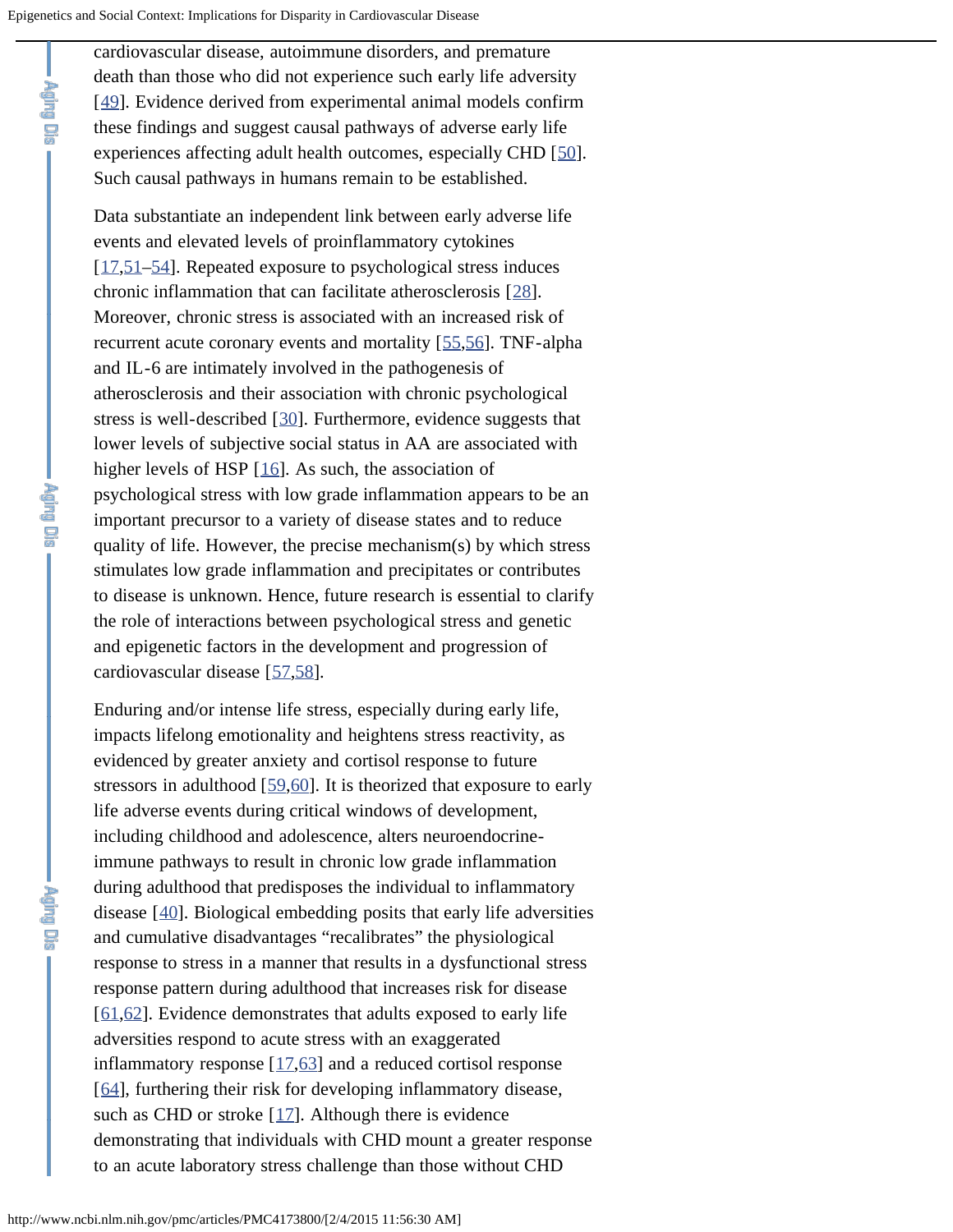[[65\]](#page-18-5), no studies were found that examined the influence of chronic and cumulative stress on the acute stress response in individuals at risk for CHD/stroke. A recent study demonstrated that adverse prior life events are associated with heightened inflammatory markers, such as IL-6, in AA but not for Whites [[66\]](#page-18-6). It is well established that AAs experience significantly greater early adverse events compared to Whites [[22\]](#page-14-2). Future research examining the link between adverse life events and inflammation in adulthood may shed light on health disparities found among AA.

### **Epigenetic Signature, Social Context, Stress, and Inflammation**

Epigenetics signature refers to a variety of processes that affect gene expression independent of actual DNA sequence [[59\]](#page-17-7). Epigenetic information provides instruction on how, where, and when genetic information will be used. Hence, the importance of epigenetic information is that it regulates gene expression. Epigenetics can refer to heritable effects on gene expression, or to the stable long-term alteration of the transcriptional potential of a cell, which may not necessarily be heritable. Most importantly, epigenetic information is susceptible to change, and represents an excellent target to understand how the environment may impact physiological function. The impact could be manifest as long as the environmental factor is present or could persist in its absence [[20,](#page-14-0)[67\]](#page-18-7). The effect could be transient (during the duration) or extended (subsequent) to the environmental impact and although not necessarily transmittable (mitotically and/or meiotically), could exert significant influence. While epigenetics refers to effects on single and/or sets of genes, epigenomics refers to global epigenetic modifications that encompass the entire genome. As such, genetic information provides the blueprint for the manufacture of the proteins necessary to cellular function; whereas, epigenetic information provides instruction for the use of that blueprint, permitting an ordered and regulated gene expression pattern.

Epigenetically regulated gene expression is a consequence of small covalent chemical modifications, which mark the genome and play a role in turning genes on or off [[68\]](#page-18-8). DNA methylation is one such a mark. In this process, methyl groups attach to the backbone of the DNA molecule at cytosine rings found at CpG dinucleotides [[69\]](#page-18-9). These methyl groups typically turn genes off by affecting the accessibility of DNA. Another type of mark, known as histone modifications, indirectly affects the accessibility of DNA. There are a variety of such chemical marks that modify the amino terminal tails of histones (e.g. acetylation, methylation, phosphorylation), changing how tightly or loosely DNA is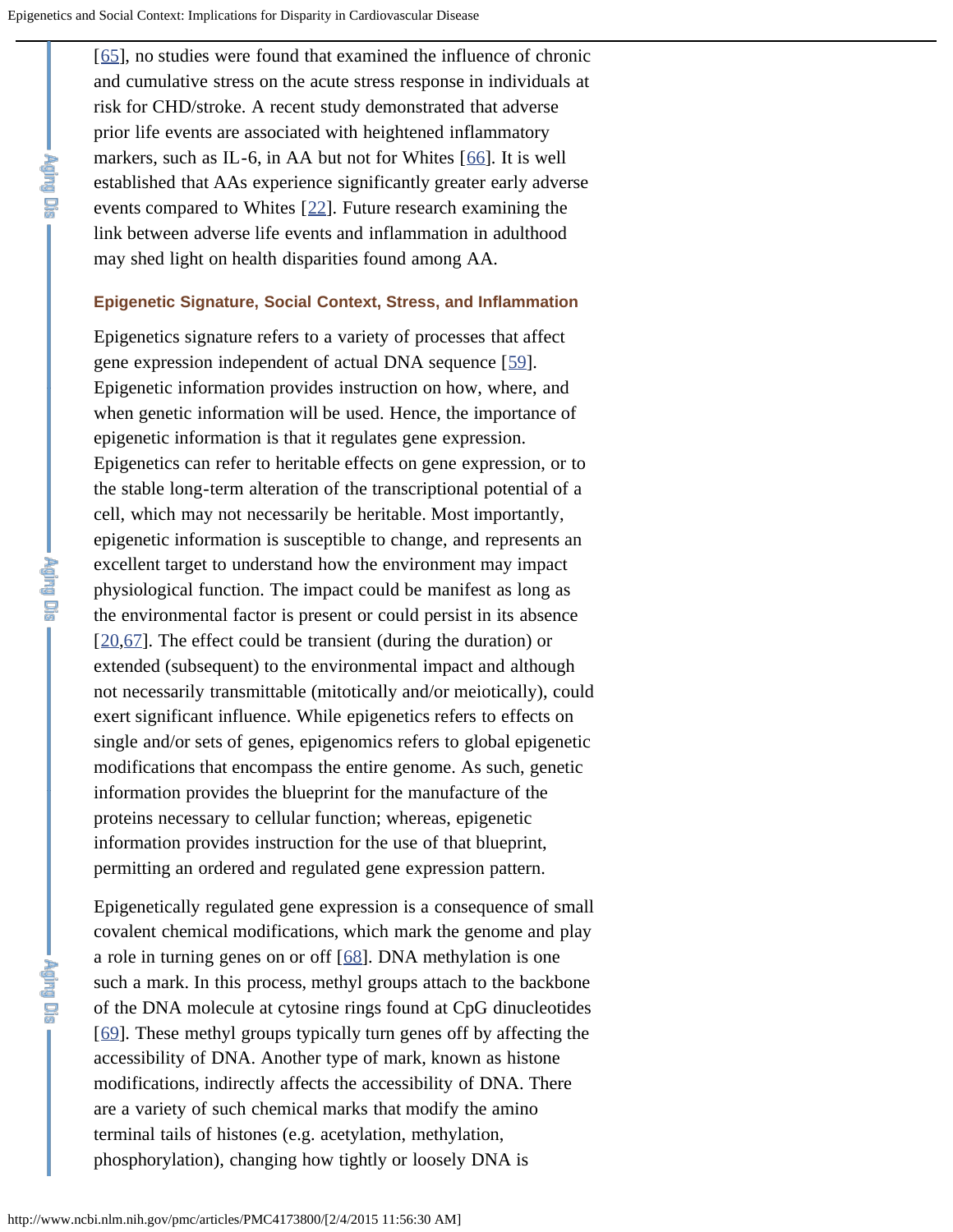packaged. If the wrapping is tight, a gene may be hidden from the cell's transcription machinery, consequently less accessible and hence switched off. In contrast, if the wrapping is loosened, a gene that was formerly inaccessible can become accessible. For example, histone deacetylation results in transcriptional repression. Conversely, histone acetylation, which involves the covalent addition of acetyl groups to the lysine moieties in the amino terminal histone tails, results in an increase in gene expression. Other relevant epigenetic regulators of gene expression are noncoding RNAs (ncRNAs, i.e., transcripts that are not translated into protein), which can range in size from a few nucleotides to several kilobase. These ncRNAs can mediate both transcriptional and post-transcriptional gene silencing as well as activation [[70](#page-19-0)].

One of the best characterized epigenetic processes is DNA methylation. Within recent years, the impact of epigenetic mechanisms in cardiovascular pathophysiology has become increasing recognized as a major factor in the interface between genotype and environment, which is largely responsible for phenotype variability. Compelling evidence demonstrates that the epigenome dynamically responds to changes in environment throughout an individual's life, controlling normal development, homeostasis, aging, and mediating responses to environmental stimuli [[71\]](#page-19-1). One's epigenetic signature can be modulated by one's environment over the lifespan, and thus the epigenome serves as an important bridge linking life experiences, phenotypic expression, and disease risk ([Figure 1\)](http://www.ncbi.nlm.nih.gov/pmc/articles/PMC4173800/figure/f1-ad-5-5-346/). Emerging evidence demonstrates that an individual's behavior, stress response, disease susceptibility, and even longevity are influenced by their epigenome and their epigenetic signature. Importantly, both are potentially malleable and thus, potentially reversible, through lifestyle environmental factors, such as nutrition, exercise, behavior modification and stress reduction (e.g. mindfulness-based stress reduction [[72](#page-19-2)[–75\]](#page-19-3). Such behavioral modifications have the capacity to impact complex, multifactorial diseases such as those affecting the cardiovascular system.



### [Figure 1:](http://www.ncbi.nlm.nih.gov/pmc/articles/PMC4173800/figure/f1-ad-5-5-346/)

**Epigenetics over the lifespan.** Source: Figure is used with permission and is from "Prospects for Epigenetic Epidemiology" by D.L. Foley, J.M. Craig, R. Morely,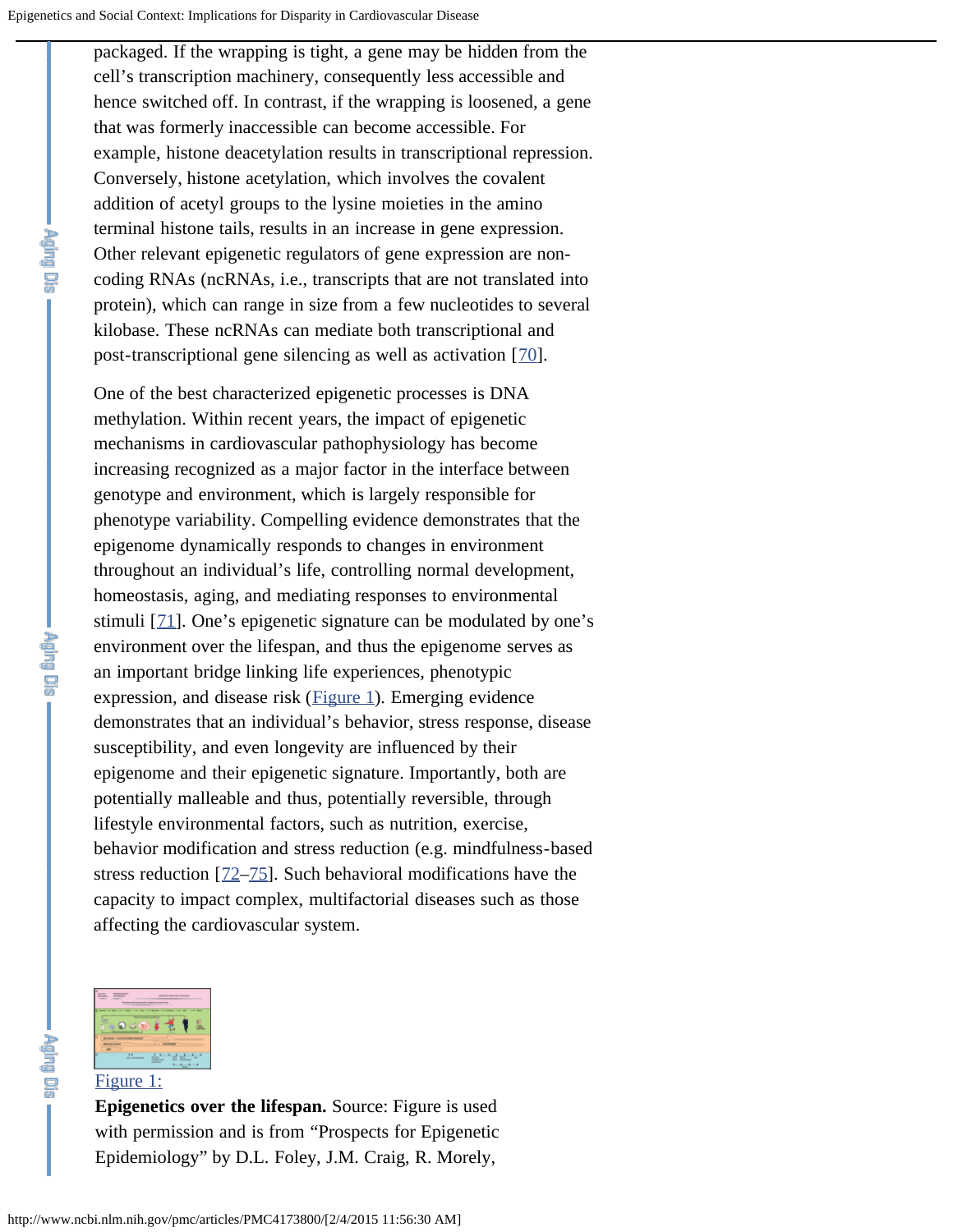C.A. Olsson, T. Dwyer, K. Smith et al. 2009, American Journal of Epidemiology, **...**

Mathews and Janusek [[60\]](#page-18-0) demonstrated that epigenetic pattern and immune dysregulation are associated with psychosocial distress. Their work suggests that this may be mediated by exposure to cortisol  $[76]$  $[76]$ . The role of epigenetics in the development and progression of complex diseases, such as cancer [[77\]](#page-19-5), atherosclerosis [[78](#page-19-6)], and stroke [[71](#page-19-1)] continues to be elucidated through ongoing research. Animal studies provide causal evidence that stress modifies epigenetic signatures and plays a role in stress adaptation [[79,](#page-19-7)[80\]](#page-20-0). In primates, increased global DNA methylation was found to be associated with heightened behavioral stress reactivity following early life stress. Convincing evidence indicates that prior life adversity, such as low SES, contributes to DNA methylation levels [[67](#page-18-7)[,81,](#page-20-1)[82\]](#page-20-2) and may influence the regulation of the proinflammatory response to stress [[79,](#page-19-7)[80\]](#page-20-0). McGuinness et al. [[67\]](#page-18-7) demonstrated low SES to be associated with global DNA hypomethylation and IL-6 levels in a population-based study of men and women living in deprived areas of Glasgow. Results from animal studies, suggest that alterations in DNA methylation due to maternal maltreatment may exert lifelong and even trans-generational effects [[20\]](#page-14-0). Our recent findings demonstrate both childhood emotional neglect and exposure to neighborhood violence in urban AA men (mean age 21 yrs) to result in a greater IL-6 response and a lower cortisol response to a laboratory paradigm of social evaluative stress. Moreover, the extent of DNA methylation of the IL-6 promoter in peripheral blood mononuclear cells moderated the association of childhood emotional neglect and exposure to violence. That is, AA men with lower DNA methylation and higher levels of emotional neglect or violence exposure produced the greatest amount of IL-6 in response to social evaluative stress [[83\]](#page-20-3). Given that AA experience greater prior life adversity [[22](#page-14-2)], alteration in the proinflammatory response may underlie CHD/stroke disparities among minorities and may relate to global DNA methylation levels. Understanding the linkages among social stressors, CVD risk, and epigenetic signature may yield novel biomarkers with clinical utility to assess risk, development, and progression of CHD/stroke disease [[71\]](#page-19-1).

As noted above, prior research demonstrates that early life abuse results in a life long burden of behavioral and pathophysiological problems [[84,](#page-20-4)[85\]](#page-20-5) including an increased proinflammatory tone 20 years later [[54](#page-17-2)]. Evidence in animal models suggests that such

**Mulp Dia**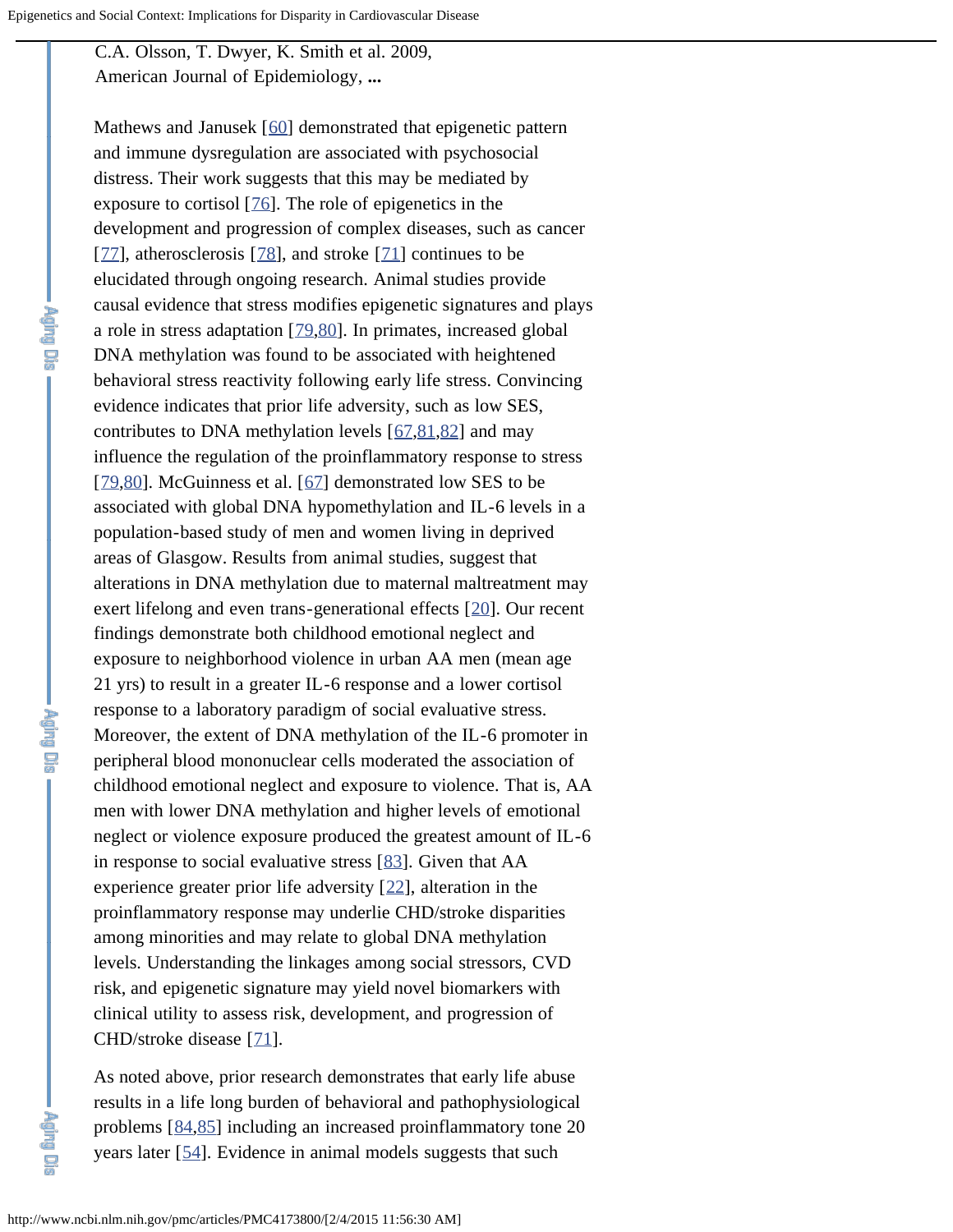effects may emerge as a result of epigenetic modification. For example, findings derived using animal models demonstrate that early life stress or maltreatment result in DNA methylation modification of genes expressed in the brain, shaping HPA stress reactivity and behavioral stress responsiveness throughout life [[86,](#page-20-6)[87,](#page-20-7)[88](#page-20-8)]. In humans, epigenetic modifications for the regulatory regions of NR3C1 (i.e., glucocorticoid receptor) have been observed in post-mortem brains of human suicide victims with a positive history of childhood abuse and likely relate to dysregulation of the HPA axis [[89](#page-20-9)]. Moreover, such epigenetic modification are not limited to the brain in that prior life adversity was shown to produce epigenetic modifications in peripheral blood cells and those modifications related to increased inflammation [[67,](#page-18-7)[90,](#page-21-0)[91](#page-21-1)]. Changes in global DNA methylation may be some of the earliest cellular events in disease onset [[92](#page-21-2)] and such aberrant changes have been linked to a broad range of diseases, including CVD. Based on our review of the literature, we propose a conceptual model in which we hypothesize that social context and psychological stress engenders a proinflammatory epigenetic signature, which confers an enhanced proinflammatory status and increased CHD and ischemic stroke risk ([Figure 2\)](http://www.ncbi.nlm.nih.gov/pmc/articles/PMC4173800/figure/f2-ad-5-5-346/).



## [Figure 2](http://www.ncbi.nlm.nih.gov/pmc/articles/PMC4173800/figure/f2-ad-5-5-346/)

i Lie

**The Figure depicts the proposed conceptual model.** The model is based on allostatic load theory, which posits that cumulative life stress results in an altered calibration of the physiological response to acute stress, which predisposes individuals to **...**

#### [Go to:](#page-1-0)  $\lbrack \heartsuit \rbrack$ **IMPLICATIONS AND FUTURE RESEARCH**

In the last decade, increasing knowledge in the field of epigenetics has dramatically changed our understanding of how one's environment, including one's social environment, affects gene regulation to influence one's health over the lifespan and even the health of future generations. It is very likely that epigenetic processes are the missing link that explicates how one's social context and early-life adverse experiences alter the stress-related inflammatory responses over the lifespan, which, in turn, contributes to social inequalities in risk for CHD/stroke. In the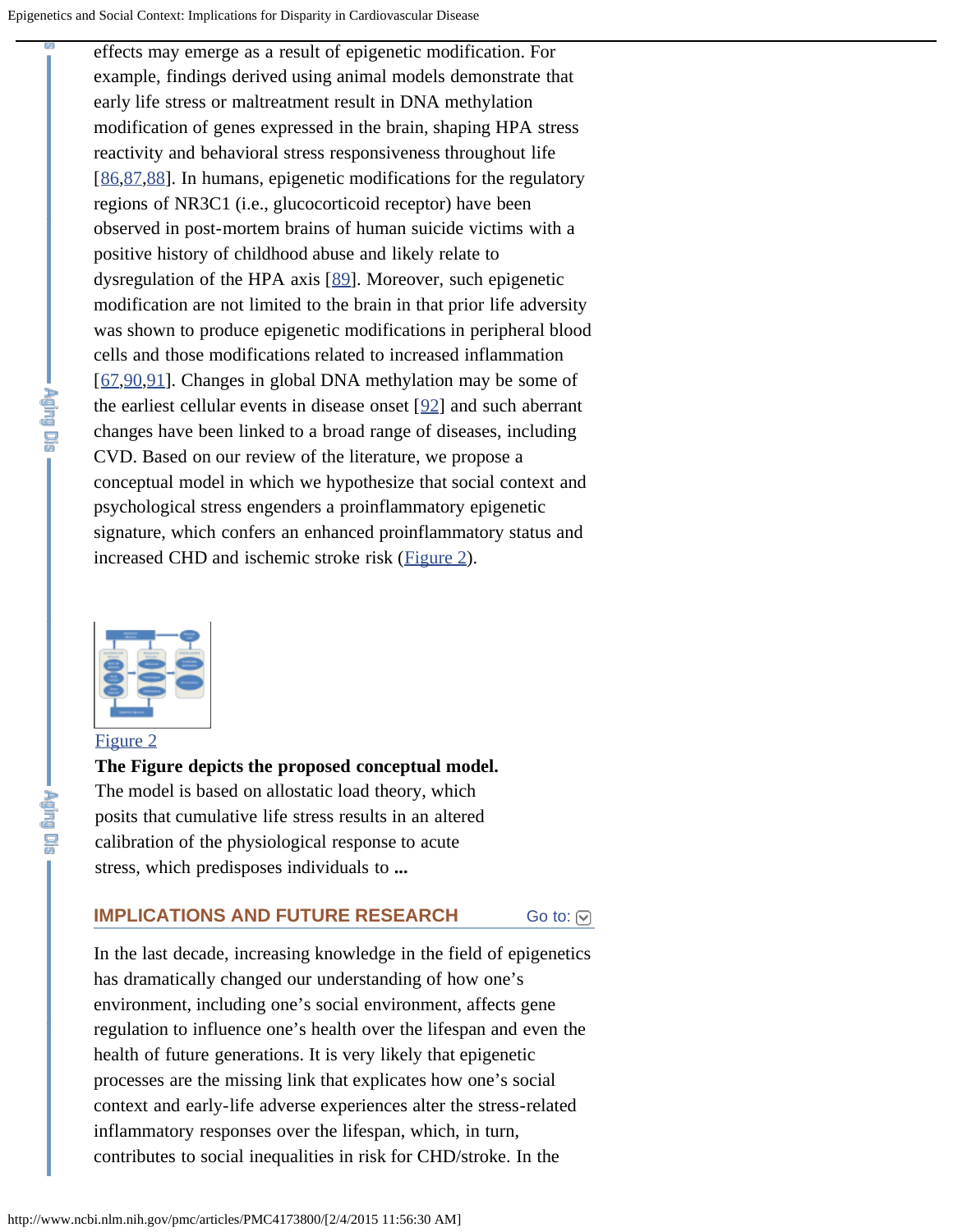future, epigenetic biomarkers may be used to identify CHD/stroke risk, informing clinical decision making so that preventive and treatment strategies can be targeted to those most vulnerable. Furthermore, epigenetic approaches, including lifestyle modification offer promise to reduce health inequities linked to social disadvantage, as evidence demonstrates that adverse epigenetic marks attributed to early life adversity can be reversed [[93\]](#page-21-3). Mind-body approaches, such as mindfulness based stress reduction, meditation, and yoga are emerging as highly promising interventions to reduce stress underlying pathophysiological pathways leading to CHD/stroke. Such innovative therapeutic approaches are only beginning to be investigated.

Advances in research that investigates linkages among social context, epigenetics, and inflammation in those at risk for CHD/stroke have potential to support health policies aimed at the social roots of disparity in CVD. For example, the recognition of aspects of the family and community that increase the risk of epigenetic modification may reveal aspects of the early environment that can be modified as part of community-level efforts to improve well being in those at risk. As well, the identification of protective factors (i.e., coping strategies, social support, resiliency) will yield information about malleable processes that can be targeted to maximize the efficacy of preventive and treatment strategies. This may include providing prenatal care and early childhood enrichment programs or interventions that may more effectively reduce risk for health disparity in CHD/stroke.

Research examining the interaction among social stressors, epigenetic mechanisms, and CHD/ischemic stroke is in its infancy. The continued development of new techniques to examine epigenetic mechanisms, including gene-epigene interactions, as well as epigenome-wide associations studies (EWAS) [[94\]](#page-21-4) will no doubt carry us into a new age of understanding how individuals adapt to their environments, ultimately leading to evidenced-based interventions that will eliminate health disparities in CHD/stroke.

### **Acknowledgments**

[Go to:](#page-1-0) **⊙** 

The following grant support is acknowledged: NIH/NINR K01 training grant (K01 NR013478) and HSR&D NRI 12-413to KLS; NIH/RCA134736 to LWJ and HLM; and the Loyola University President's Multidisciplinary grant to LWJ and HLM.

The views expressed do not necessarily reflect the position or policy of the U.S. Department of Veteran Affairs or the United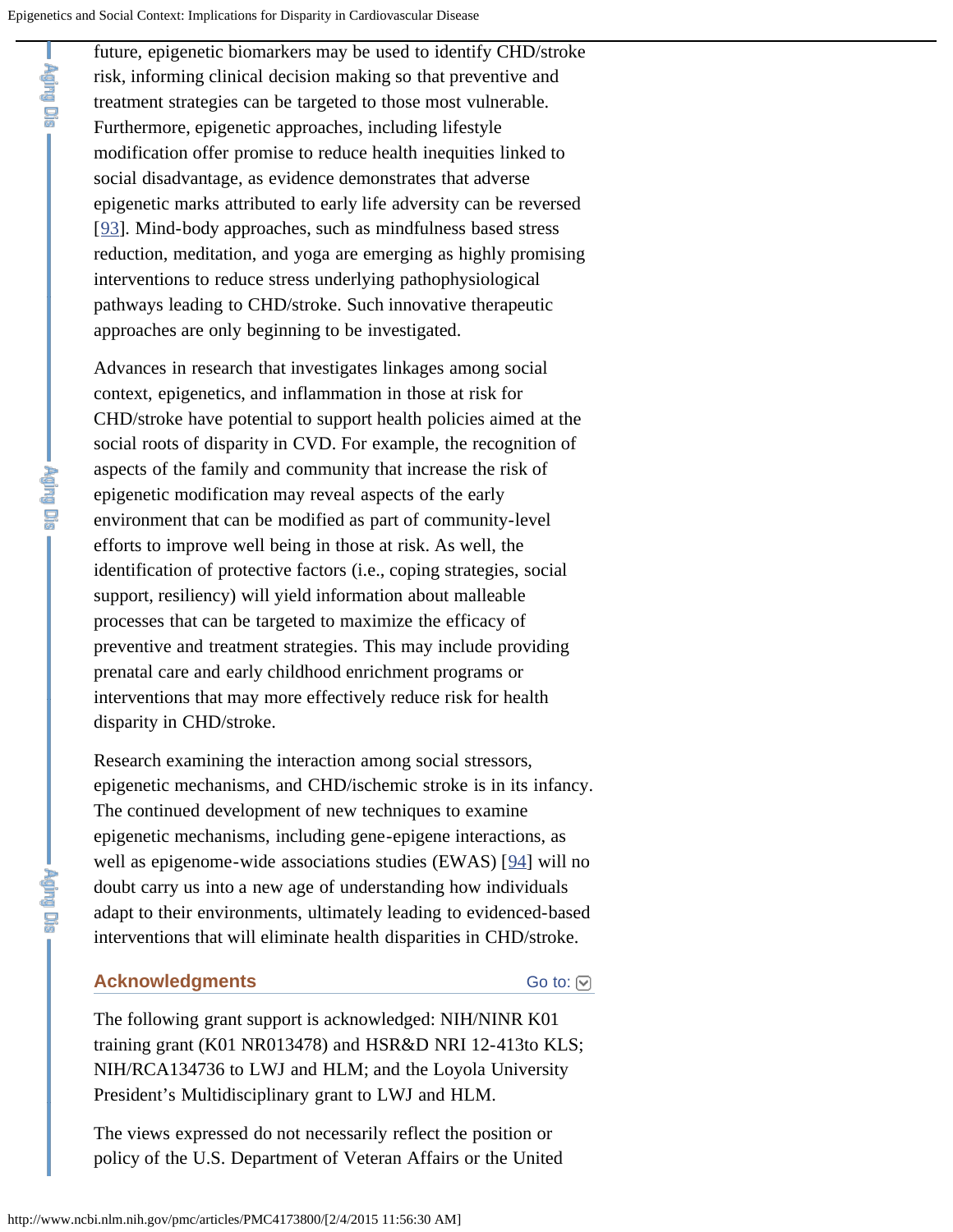# States Government.

### **References**

[Go to:](#page-1-0) [∇]

<span id="page-12-0"></span>[1] Centers for Disease Control and Prevention Heart disease and stroke prevention. 2011. [cited 2012 Feb 14] Available from [www.cdc.gov/chronicdisease/resources/publications/AAG/dhdsp.ht](http://www.cdc.gov/chronicdisease/resources/publications/AAG/dhdsp.htm) [m.](http://www.cdc.gov/chronicdisease/resources/publications/AAG/dhdsp.htm)

<span id="page-12-1"></span>[2] Cruz-Flores S, Rabinstein A, Biller J, Elkind M, Griffith P, Gorelick P, et al. Racial-ethnic disparities in stroke care: The American experience. Stroke. 2011;42:2091-2116. [[PubMed\]](http://www.ncbi.nlm.nih.gov/pubmed/21617147)

<span id="page-12-2"></span>[3] National Heart Lung and Blood Institute . Incidence and Prevalence: 2006 Chart Book on Cardiovascular and Lung Diseases. Bethesda, MD: 2006.

<span id="page-12-3"></span>[4] Williams RA. Cardiovascular disease in African American women: a health care disparities issue. Journal of the National Medical Association. 2009;101(6):536–40. [[PubMed](http://www.ncbi.nlm.nih.gov/pubmed/19585921)]

<span id="page-12-4"></span>[5] Jolly S, Vittinghoff E, Chattopadhyay A, Bibbins-Domingo K. Higher cardiovascular disease prevalence and mortality among younger blacks compared to whites. Am.J.Med. 2010;123(9):811– 8. [[PubMed\]](http://www.ncbi.nlm.nih.gov/pubmed/20800150)

<span id="page-12-5"></span>[6] Kuzawa CW, Sweet E. Epigenetics and the embodiment of race: developmental origins of US racial disparities in cardiovascular health. American Journal of Human Biology. 2009;21(1):2–15. [[PubMed\]](http://www.ncbi.nlm.nih.gov/pubmed/18925573)

<span id="page-12-6"></span>[7] Kornerup H, Osler M, Boysen G, Barefoot J, Schnohr P, Prescott E. Major life events increase the risk of stroke but not of myocardial infarction: results from the Copenhagen City Heart Study. European Journal of Cardiovascular Prevention & Rehabilitation 2010. 2010;17(1):113–8. [[PMC free article](http://www.ncbi.nlm.nih.gov/pmc/articles/PMC3634577/)] [[PubMed\]](http://www.ncbi.nlm.nih.gov/pubmed/20038841)

<span id="page-12-7"></span>[8] Park KE, Pepine CJ. Pathophysiologic mechanisms linking impaired cardiovascular health and neurologic dysfunction: the year in review. Cleveland Clinic Journal of Medicine. 2010;77(Suppl-5):S40–45. [[PubMed\]](http://www.ncbi.nlm.nih.gov/pubmed/20622075)

<span id="page-12-8"></span>[9] DeVon HA, Saban KL. Psychosocial and Biological Stressors and the Pathogenesis of Cardiovascular Disease. In: Rice VH, editor. Handbook of Stress, Coping, and Health. 2nd ed. Thousand Oaks, CA: Sage; 2012.

[10] McEwen BS. Stress, adaptation, and disease. Allostasis and allostatic load. Annals of the New York Academy of Sciences.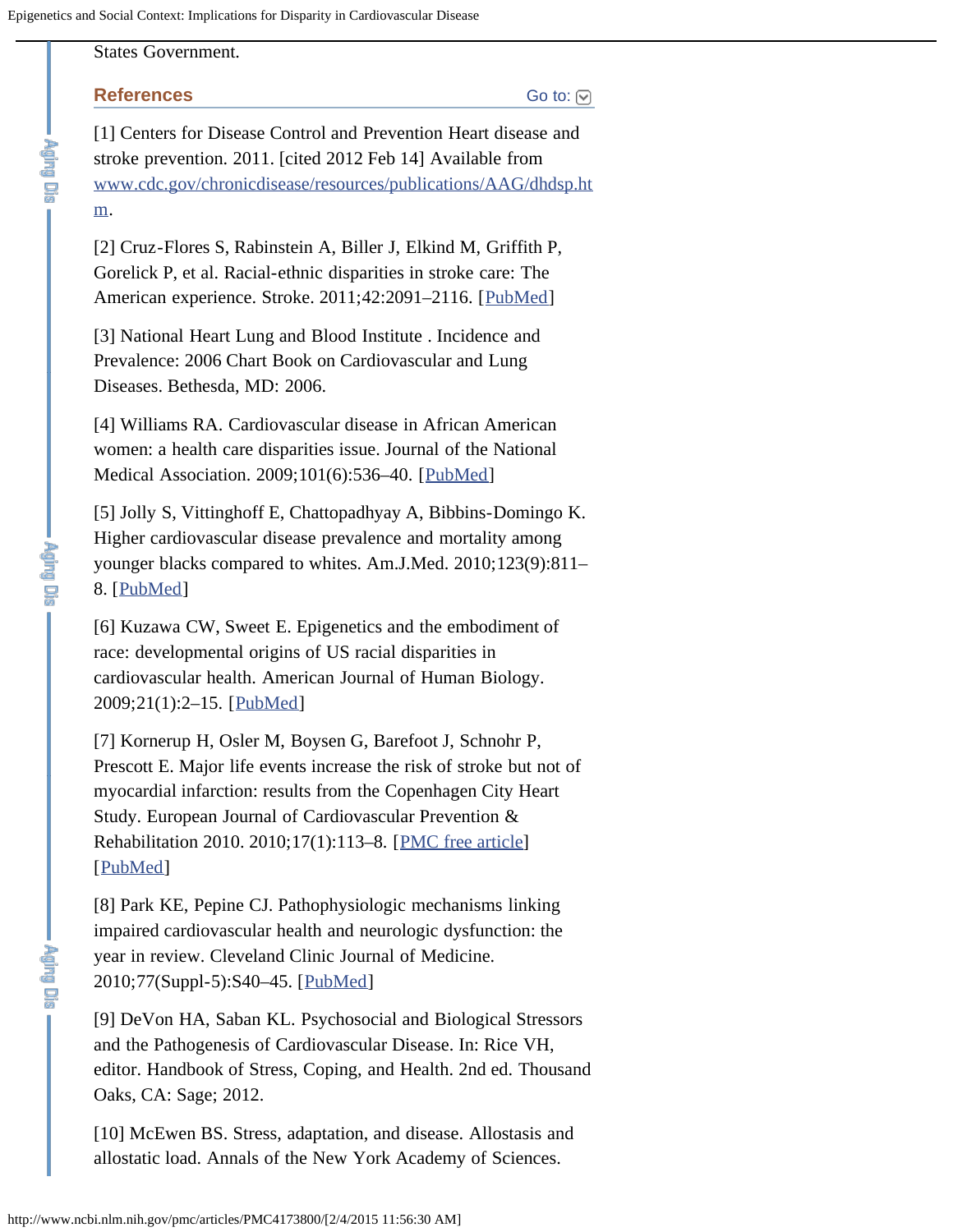<span id="page-13-0"></span>1998;840:33–44. [[PubMed\]](http://www.ncbi.nlm.nih.gov/pubmed/9629234)

<span id="page-13-1"></span>[11] Daskalakis NP, Bagot RC, Parker KJ, Vinkers CH, de Kloet ER. The three-hit concept of vulnerability and resilience: toward understanding adaptation to early-life adversity outcome. Psychoneuroendocrinology. 2013;9:1858–73. [[PMC free article](http://www.ncbi.nlm.nih.gov/pmc/articles/PMC3773020/)] [[PubMed\]](http://www.ncbi.nlm.nih.gov/pubmed/23838101)

<span id="page-13-2"></span>[12] Thurston RC, Matthews KA. Racial and socioeconomic disparities in arterial stiffness and intima media thickness among adolescents. Social Science & Medicine. 2009;68(5):807–13. [[PMC free article\]](http://www.ncbi.nlm.nih.gov/pmc/articles/PMC2887751/) [[PubMed\]](http://www.ncbi.nlm.nih.gov/pubmed/19147264)

[13] Ghaed SG, Gallo LC. Subjective social status, objective socioeconomic status, and cardiovascular risk in women. Health Psychol. 2007;26(6):668–74. [[PubMed\]](http://www.ncbi.nlm.nih.gov/pubmed/18020837)

[14] Friedman EM, Williams DR, Singer BH, Ryff CD. Chronic discrimination predicts higher circulating levels of E-selectin in a national sample: the MIDUS study. Brain, Behavior, & Immunity. 2009;23:684–92. [[PMC free article](http://www.ncbi.nlm.nih.gov/pmc/articles/PMC2745951/)] [[PubMed\]](http://www.ncbi.nlm.nih.gov/pubmed/19171188)

[15] Stuller KA, Jarrett B, DeVries AC. Stress and social isolation increase vulnerability to stroke. Exper Neurol. 2012;233:33–9. [[PubMed\]](http://www.ncbi.nlm.nih.gov/pubmed/21281636)

<span id="page-13-3"></span>[16] Saban KL, Hoppensteadt-Moorman D, Bryant FB, DeVon HA. Social predictors of inflammatory biomarkers among African American and Non-Hispanic White women with cardiovascular disease. Bio Res Nur. 2014;16:258–268.

<span id="page-13-4"></span>[17] Carpenter LL, Gawuga CE, Tyrka AR, Lee JK, Anderson GM, Price LH. Association between plasma IL-6 response to acute stress and early-life adversity in healthy adults. Neuropsychopharmacology. 2010;35:2617–23. [[PMC free article\]](http://www.ncbi.nlm.nih.gov/pmc/articles/PMC2978751/) [[PubMed\]](http://www.ncbi.nlm.nih.gov/pubmed/20881945)

[18] McEwen BS. Early life influences on life-long patterns of behavior and health. Mental Retardation & Developmental Disabilities Research Reviews. 2009;9:149–54. [[PubMed\]](http://www.ncbi.nlm.nih.gov/pubmed/12953293)

<span id="page-13-5"></span>[19] Packard CJ, Bezlyak V, McLean JS, Batty GD, Ford I, Burns H, et al. Early life socioeconomic adversity is associated in adult life with chronic inflammation, carotid atherosclerosis, poorer lung function and decreased cognitive performance: a cross-sectional, population-based study. BMC Public Health. 2011;11:42. [[PMC free article\]](http://www.ncbi.nlm.nih.gov/pmc/articles/PMC3032683/) [[PubMed\]](http://www.ncbi.nlm.nih.gov/pubmed/21241479)

[20] Roth TL, Sweatt JD. Epigenetic marking of the BDNF gene by early-life adverse experiences. Hormones & Behavior.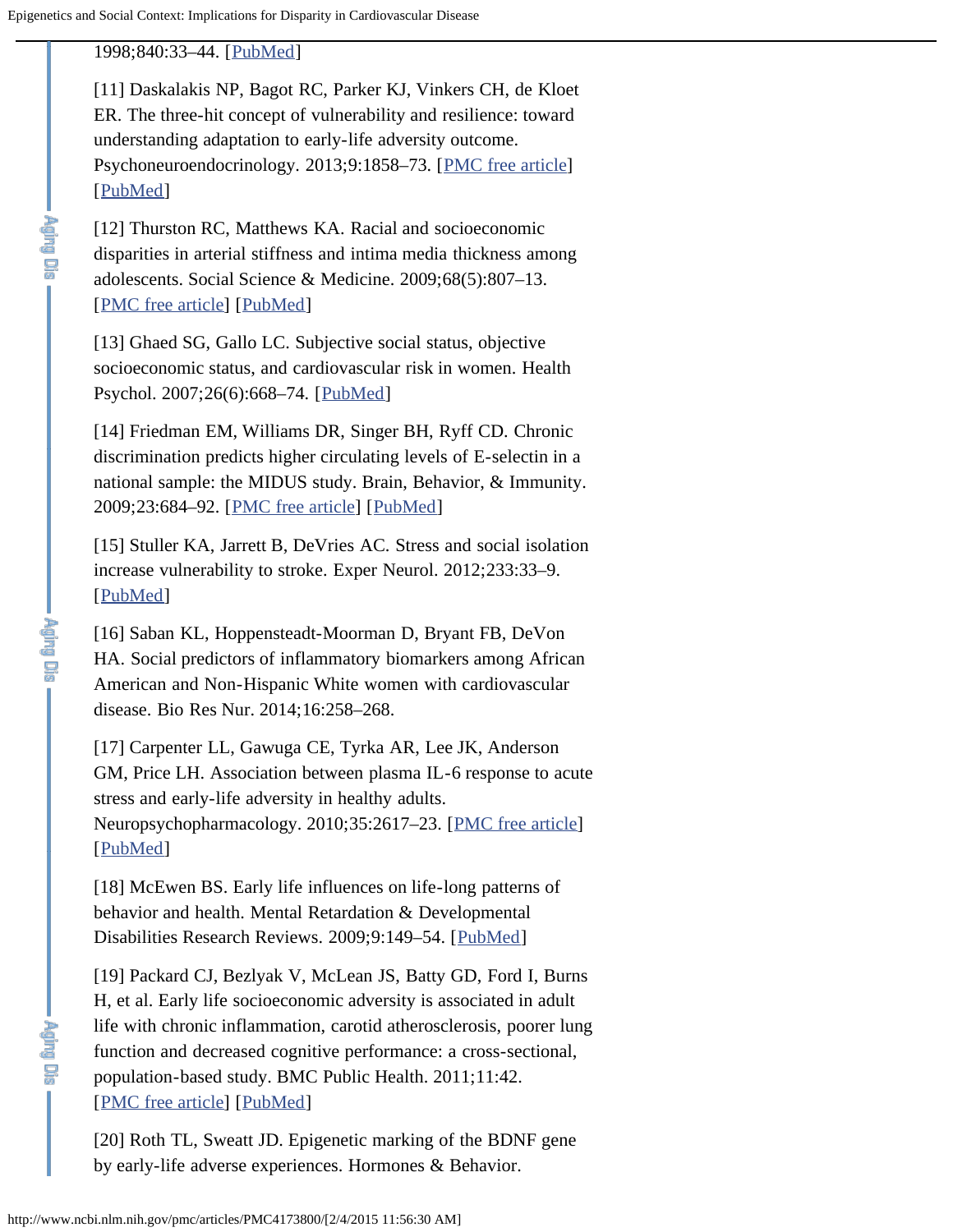# <span id="page-14-0"></span>2011;59:315–20. [[PMC free article](http://www.ncbi.nlm.nih.gov/pmc/articles/PMC2948595/)] [[PubMed\]](http://www.ncbi.nlm.nih.gov/pubmed/20483357)

<span id="page-14-1"></span>[21] McEwen BS. Understanding the potency of stressful early life experiences on brain and body function. Metabolism: Clinical & Experimental. 2008;57(Suppl-5):S11–15. [[PMC free article](http://www.ncbi.nlm.nih.gov/pmc/articles/PMC2567059/)] [[PubMed\]](http://www.ncbi.nlm.nih.gov/pubmed/18803958)

<span id="page-14-2"></span>[22] Roberts AL, Gilman SE, Breslau J, Breslau N, Koenen KC. Race/ethnic differences in exposure to traumatic events, development of post-traumatic stress disorder, and treatmentseeking for post-traumatic stress disorder in the United States. Psychol Med. 2011;41:71–83. [[PMC free article](http://www.ncbi.nlm.nih.gov/pmc/articles/PMC3097040/)] [[PubMed\]](http://www.ncbi.nlm.nih.gov/pubmed/20346193)

<span id="page-14-3"></span>[23] Pola R. Inflammatory markers for ischaemic stroke. Thrombosis & Haemostasis. 2009;101:800–1. [[PubMed](http://www.ncbi.nlm.nih.gov/pubmed/19404529)]

<span id="page-14-4"></span>[24] Guldiken B, Guldiken S, Turgut B, Turgut N, Demir M, Celik Y, Arikan E, Tugrul A. The roles of oxidized low-density lipoprotein and interleukin-6 levels in acute atherothrombotic and lacunar ischemic stroke. Angiology. 2008;59:224–9. [[PubMed\]](http://www.ncbi.nlm.nih.gov/pubmed/18388043)

<span id="page-14-5"></span>[25] Reiss AB, Glass AD. Atherosclerosis: immune and inflammatory aspects. Journal of Investigative Medicine. 2006;54(3):123–31. [[PubMed\]](http://www.ncbi.nlm.nih.gov/pubmed/16948395)

<span id="page-14-6"></span>[26] Xu Q. Role of heat shock proteins in atherosclerosis. Arteriosclerosis, Thrombosis & Vascular Biology. 2002;22:1547– 59. [[PubMed](http://www.ncbi.nlm.nih.gov/pubmed/12377729)]

<span id="page-14-7"></span>[27] Aragones G, Ferre R, Girona J, Plana N, Merino J, Heras M, Masana L, et al. Small artery dilation and endothelial markers in cardiovascular risk patients. European Journal of Clinical Investigation. 2012;42:34–41. [[PubMed\]](http://www.ncbi.nlm.nih.gov/pubmed/21631467)

<span id="page-14-8"></span>[28] Hansel A, Hong S, Camara RJ, von KR. Inflammation as a psychophysiological biomarker in chronic psychosocial stress. Neuroscience & Biobehavioral Reviews. 2010;35(1):115–21. [[PubMed\]](http://www.ncbi.nlm.nih.gov/pubmed/20026349)

<span id="page-14-9"></span>[29] Yasui T, Maegawa M, Tomita J, Miyatani Y, Yamada M, Uemura H, Ueno S, et al. Association of serum cytokine concentrations with psychological symptoms in midlife women. Reprod Immunol. 2007;75:56–62. [[PubMed\]](http://www.ncbi.nlm.nih.gov/pubmed/17412426)

[30] Lu XT, Zhao YX, Zhang Y, Jiang F. Psychological stress, vascular inflammation, and atherogenesis: potential roles of circulating cytokines. Journal of Cardiovascular Pharmacology. 2013;62:6–12. [[PubMed\]](http://www.ncbi.nlm.nih.gov/pubmed/23318990)

[31] Toda N, Nakanishi-Toda M. How mental stress affects

<span id="page-14-10"></span>ér<br>Papan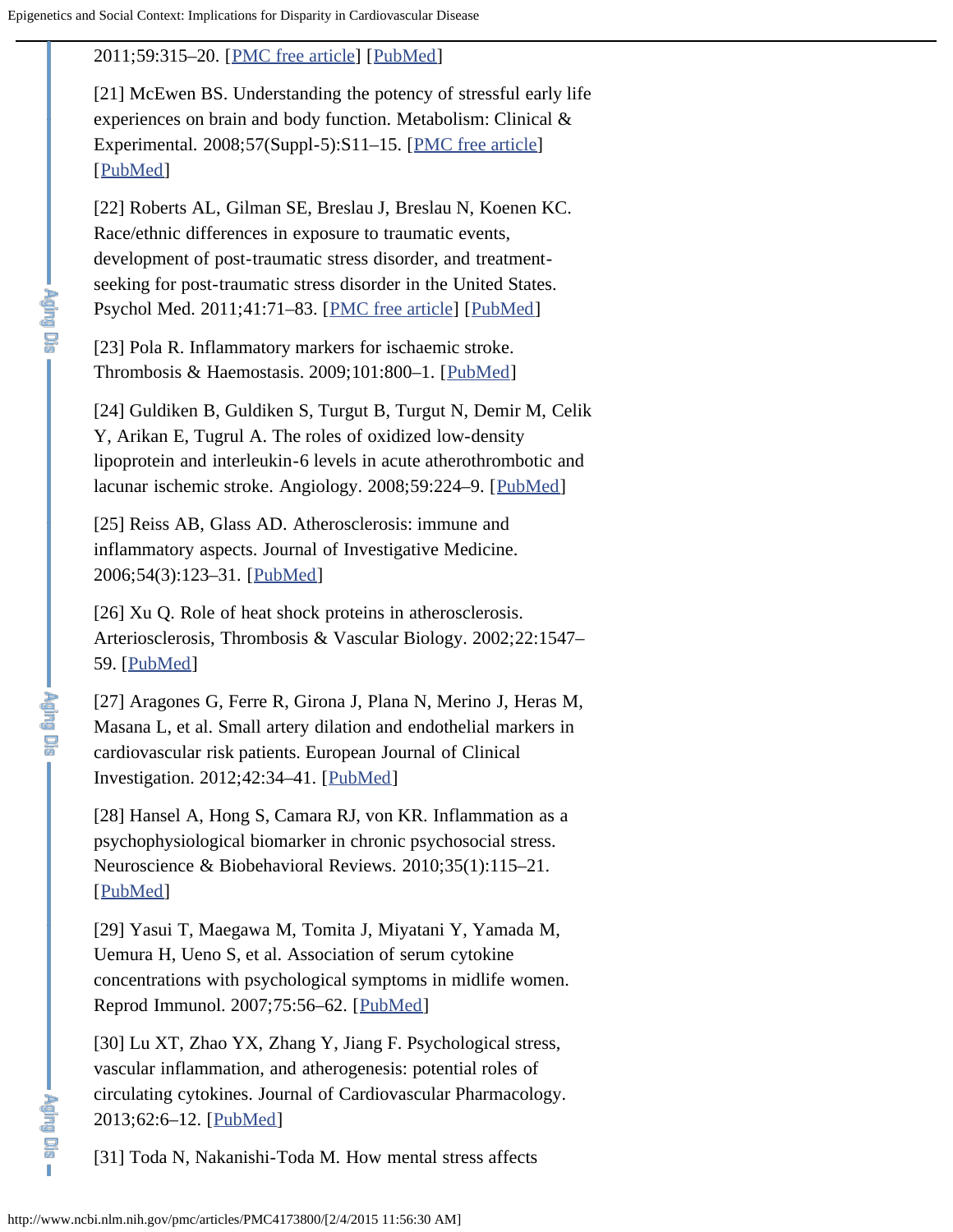<span id="page-15-0"></span>endothelial function. Pflugers Archiv - European Journal of Physiology. 2011;462:779–94. [[PubMed\]](http://www.ncbi.nlm.nih.gov/pubmed/21947555)

<span id="page-15-1"></span>[32] Bhagat K, Vallance P. Inflammatory cytokines impair endothelium-dependent dilatation in human veins in vivo. Circulation. 1997;96:3042–7. [[PubMed\]](http://www.ncbi.nlm.nih.gov/pubmed/9386173)

<span id="page-15-2"></span>[33] Zhang J, Patel JM, Li YD, Block ER. Proinflammatory cytokines downregulate gene expression and activity of constitutive nitric oxide synthase in porcine pulmonary artery endothelial cells. Research Communications in Molecular Pathology & Pharmacology. 1997;96:71-87. [[PubMed](http://www.ncbi.nlm.nih.gov/pubmed/9178369)]

<span id="page-15-3"></span>[34] Seidel M, Billert H, Kurpisz M. Regulation of eNOS expression in HCAEC cell line treated with opioids and proinflammatory cytokines. Kardiolo Pols. 2006;64:153–8. [[PubMed\]](http://www.ncbi.nlm.nih.gov/pubmed/16502366)

<span id="page-15-4"></span>[35] Zemse SM, Chiao CW, Hilgers RH, Webb RC. Interleukin-10 inhibits the in vivo and in vitro adverse effects of TNF-alpha on the endothelium of murine aorta. American Journal of Physiology - Heart & Circulatory Physiology. 2010;299(4):H1160–H1167. [[PMC free article\]](http://www.ncbi.nlm.nih.gov/pmc/articles/PMC2957353/) [[PubMed\]](http://www.ncbi.nlm.nih.gov/pubmed/20639218)

<span id="page-15-5"></span>[36] Broadley AJ, Korszun A, Abdelaal E, Moskvina V, Jones CJ, Nash GB, Ray C, Deanfield J, Frenneaux MP. Inhibition of cortisol production with metyrapone prevents mental stressinduced endothelial dysfunction and baroreflex impairment. Journal of the American College of Cardiology. 2005;46(2):344– 50. [[PubMed](http://www.ncbi.nlm.nih.gov/pubmed/16022966)]

<span id="page-15-6"></span>[37] Spieker LE, Hurlimann D, Ruschitzka F, Corti R, Enseleit F, Shaw S, Hayoz D, Deanfield JE, Luscher TF, Noll G. Mental stress induces prolonged endothelial dysfunction via endothelin-A receptors. Circulation. 2002;105(24):2817–20. [[PubMed\]](http://www.ncbi.nlm.nih.gov/pubmed/12070106)

<span id="page-15-7"></span>[38] Mausbach BT, Roepke SK, Ziegler MG, Milic M, von KR, Dimsdale JE, Mills PJ, Patterson TL, Allison MA, Ancoli-Israel S, et al. Association between chronic caregiving stress and impaired endothelial function in the elderly. Journal of the American College of Cardiology. 2010;55(23):2599–606. [[PMC free article](http://www.ncbi.nlm.nih.gov/pmc/articles/PMC2892624/)] [[PubMed\]](http://www.ncbi.nlm.nih.gov/pubmed/20513601)

<span id="page-15-8"></span>[39] Burg MM, Soufer A, Lampert R, Collins D, Soufer R. Autonomic contribution to endothelin-1 increase during laboratory anger-recall stress in patients with coronary artery disease. Molecular Medicine. 2011;17(5–6):495–501. [[PMC free article\]](http://www.ncbi.nlm.nih.gov/pmc/articles/PMC3105151/) [[PubMed\]](http://www.ncbi.nlm.nih.gov/pubmed/21267513)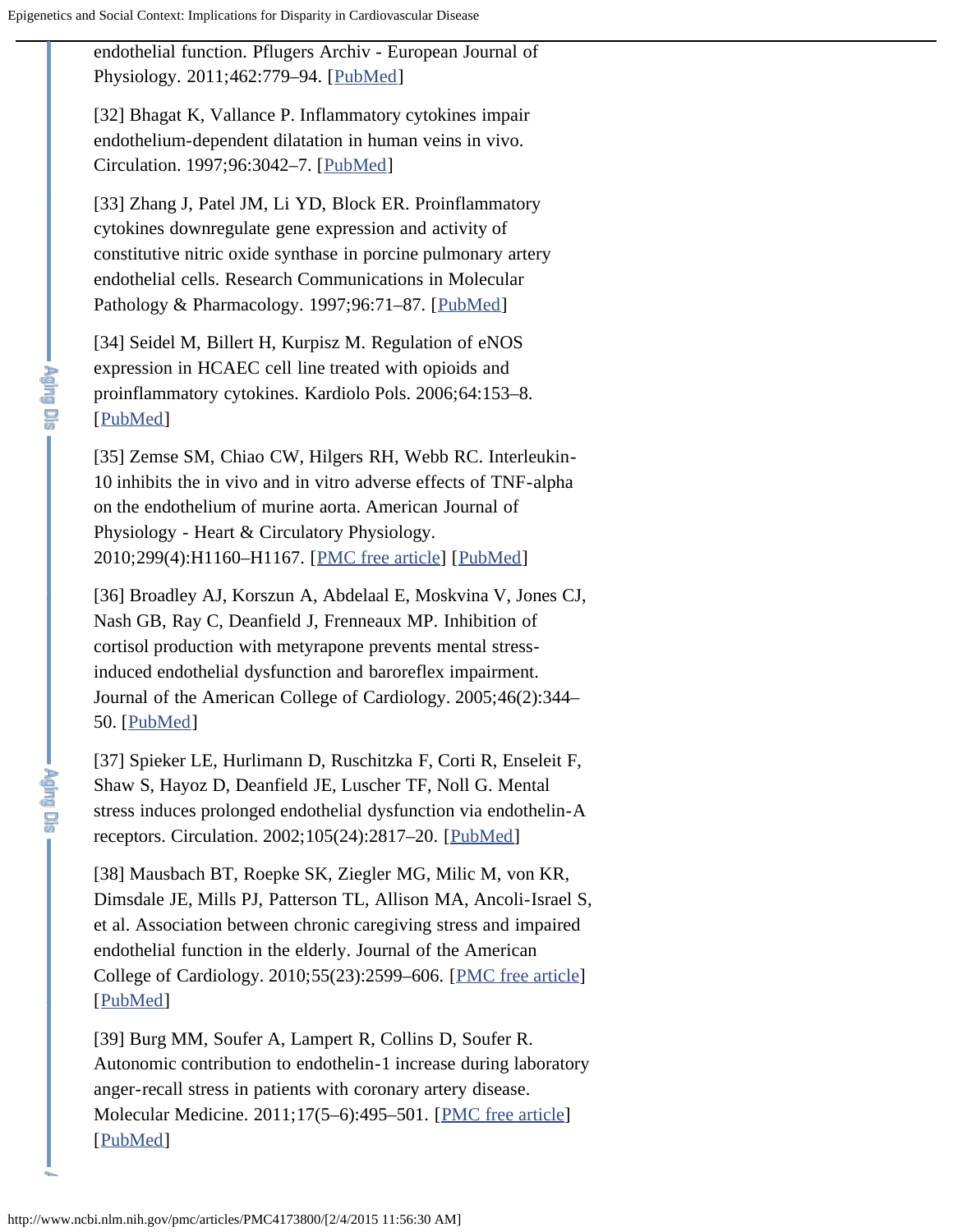<span id="page-16-0"></span>**Tele** Dia

<span id="page-16-4"></span><span id="page-16-3"></span>**Aging** Die

<span id="page-16-7"></span><span id="page-16-6"></span>**Telesia** 

[40] Ghiadoni L, Donald AE, Cropley M, Mullen MJ, Oakley G, Taylor M, O'Connor G, Betteridge J, Klein N, Steptoe A, et al. Mental stress induces transient endothelial dysfunction in humans. Circulation. 2000;102(20):2473–8. [[PubMed\]](http://www.ncbi.nlm.nih.gov/pubmed/11076819)

<span id="page-16-1"></span>[41] Glasser SP, Selwyn AP, Ganz P. Atherosclerosis: risk factors and the vascular endothelium. Am.Heart J. 1996;131(2):379–84. [[PubMed\]](http://www.ncbi.nlm.nih.gov/pubmed/8579037)

<span id="page-16-2"></span>[42] Kim P, Evans GW, Angstadt M, Ho SS, Sripada CS, Swain JE, Liberzon I, Phan KL. Effects of childhood poverty and chronic stress on emotion regulatory brain function in adulthood. Proceedings of the National Academy of Sciences of the United States of America. 2013;110(46):18442–7. [[PMC free article](http://www.ncbi.nlm.nih.gov/pmc/articles/PMC3831978/)] [[PubMed\]](http://www.ncbi.nlm.nih.gov/pubmed/24145409)

[43] Sweet E, Nandi A, Adam EK, McDade TW. The high price of debt: household financial debt and its impact on mental and physical health. Social Science & Medicine. 2013;91:94–100. [[PMC free article\]](http://www.ncbi.nlm.nih.gov/pmc/articles/PMC3718010/) [[PubMed\]](http://www.ncbi.nlm.nih.gov/pubmed/23849243)

[44] Kamarck TW, Shiffman S, Sutton-Tyrrell K, Muldoon MF, Tepper P. Daily psychological demands are associated with 6-year progression of carotid artery atherosclerosis: the Pittsburgh Healthy Heart Project. Psychosom.Med. 2012;74(4):432–9. [[PubMed\]](http://www.ncbi.nlm.nih.gov/pubmed/22582340)

<span id="page-16-5"></span>[45] Wang HX, Leineweber C, Kirkeeide R, Svane B, Schenck-Gustafsson K, Theorell T, et al. Psychosocial stress and atherosclerosis: family and work stress accelerate progression of coronary disease in women. The Stockholm Female Coronary Angiography Study. Int Med. 2007;261(3):245–54. [[PubMed\]](http://www.ncbi.nlm.nih.gov/pubmed/17305647)

[46] Black PH, Garbutt LD. Stress, inflammation and cardiovascular disease. J.Psychosom.Res. 2002;52(1):1–23. [[PubMed\]](http://www.ncbi.nlm.nih.gov/pubmed/11801260)

[47] Cohen S, Janicki-Deverts D. Can we improve our physical health by altering our social networks? Perspectives on Psychological Science. 2009;4:375–8. [[PMC free article\]](http://www.ncbi.nlm.nih.gov/pmc/articles/PMC2744289/) [[PubMed\]](http://www.ncbi.nlm.nih.gov/pubmed/20161087)

<span id="page-16-8"></span>[48] Steptoe A, Kivimaki M. Stress and cardiovascular disease. Nature Reviews Cardiology. 2012;9:360–70. [[PubMed\]](http://www.ncbi.nlm.nih.gov/pubmed/22473079)

<span id="page-16-9"></span>[49] Anda RF, Dong M, Brown DW, Felitti VJ, Giles WH, Perry GS, et al. The relationship of adverse childhood experiences to a history of premature death of family members. BMC Public Health. 2009;9:106. [[PMC free article](http://www.ncbi.nlm.nih.gov/pmc/articles/PMC2674602/)] [[PubMed\]](http://www.ncbi.nlm.nih.gov/pubmed/19371414)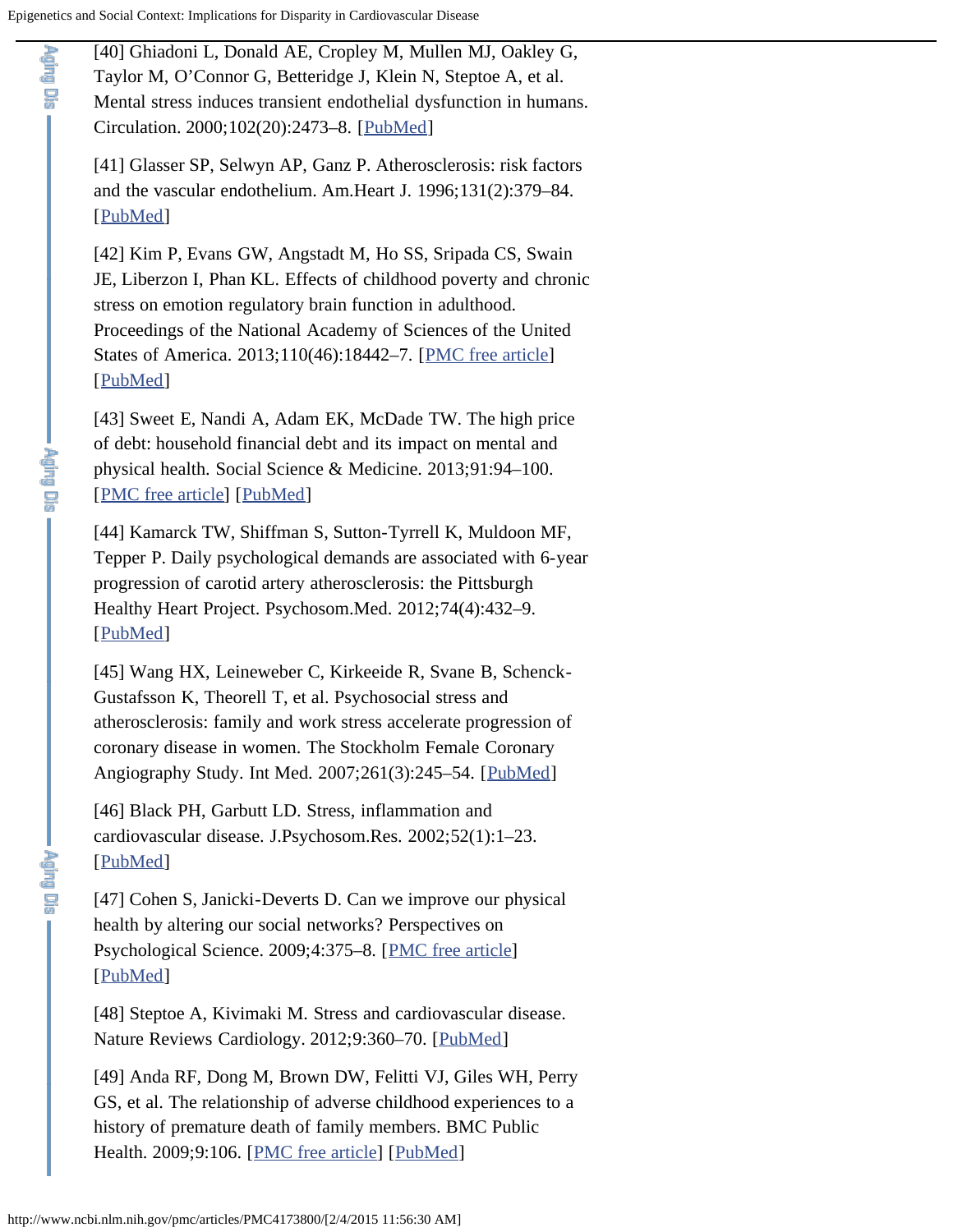<span id="page-17-1"></span><span id="page-17-0"></span>**Product** 

<span id="page-17-2"></span>**Proprieta** 

<span id="page-17-6"></span>**Aghel Dis** 

[50] Cohen S, Janicki-Deverts D, Miller GE. Psychological stress and disease. JAMA. 2007;298:1685–7. [[PubMed\]](http://www.ncbi.nlm.nih.gov/pubmed/17925521)

[51] Danese A, Caspi A, Williams B, Ambler A, Sugden K, Mika J, Werts H, Freeman J, Pariante CM, Moffitt TE, et al. Biological embedding of stress through inflammation processes in childhood. Molecular Psychiatry. 2011;16:244–6. [[PMC free article](http://www.ncbi.nlm.nih.gov/pmc/articles/PMC4212809/)] [[PubMed\]](http://www.ncbi.nlm.nih.gov/pubmed/20157309)

[52] Danese A, Moffitt TE, Harrington H, Milne BJ, Polanczyk G, Pariante CM, Poulton R, Caspi A. Adverse childhood experiences and adult risk factors for age-related disease: depression, inflammation, and clustering of metabolic risk markers. Archives of Pediatrics & Adolescent Medicine. 2009;163:1135–43. [[PMC free article\]](http://www.ncbi.nlm.nih.gov/pmc/articles/PMC3560401/) [[PubMed\]](http://www.ncbi.nlm.nih.gov/pubmed/19996051)

[53] Danese A, Moffitt TE, Pariante CM, Ambler A, Poulton R, Caspi A. Elevated inflammation levels in depressed adults with a history of childhood maltreatment. Archives of General Psychiatry. 2008;65:409–15. [Erratum appears in Arch Gen Psychiatry 2008 Jun;65(6):725] [[PMC free article\]](http://www.ncbi.nlm.nih.gov/pmc/articles/PMC2923056/) [[PubMed\]](http://www.ncbi.nlm.nih.gov/pubmed/18391129)

[54] Danese A, Pariante CM, Caspi A, Taylor A, Poulton R. Childhood maltreatment predicts adult inflammation in a lifecourse study. Proceedings of the National Academy of Sciences of the United States of America. 2007;104(4):1319–24. [[PMC free article\]](http://www.ncbi.nlm.nih.gov/pmc/articles/PMC1783123/) [[PubMed\]](http://www.ncbi.nlm.nih.gov/pubmed/17229839)

<span id="page-17-3"></span>[55] Steptoe A, Kivimaki M. Stress and cardiovascular disease: an update on current knowledge. Annu Rev Public Health. 2013;34:337–54. [[PubMed\]](http://www.ncbi.nlm.nih.gov/pubmed/23297662)

<span id="page-17-4"></span>[56] Steptoe A, Kivimaki M. Stress and cardiovascular disease. Nature Reviews Cardiology. 2012;9:360–70. [[PubMed\]](http://www.ncbi.nlm.nih.gov/pubmed/22473079)

<span id="page-17-5"></span>[57] Williams RB. Psychosocial and biobehavioral factors and their interplay in coronary heart disease. Annual Review of Clinical Psychology. 2008;4:349–65. [[PubMed\]](http://www.ncbi.nlm.nih.gov/pubmed/17716037)

[58] Miller GE, Chen E, Parker KJ. Psychological stress in childhood and susceptibility to the chronic diseases of aging: moving toward a model of behavioral and biological mechanisms. Psychol.Bull. 2011;137:959–97. [[PMC free article](http://www.ncbi.nlm.nih.gov/pmc/articles/PMC3202072/)] [[PubMed\]](http://www.ncbi.nlm.nih.gov/pubmed/21787044)

<span id="page-17-7"></span>[59] Mathews HL, Janusek LW. Epigenetics and psychoneuroimmunology: mechanisms and models. Brain, Behavior, & Immunity. 2011;25(1):25–39. [[PMC free article\]](http://www.ncbi.nlm.nih.gov/pmc/articles/PMC2991515/) [[PubMed\]](http://www.ncbi.nlm.nih.gov/pubmed/20832468)

http://www.ncbi.nlm.nih.gov/pmc/articles/PMC4173800/[2/4/2015 11:56:30 AM]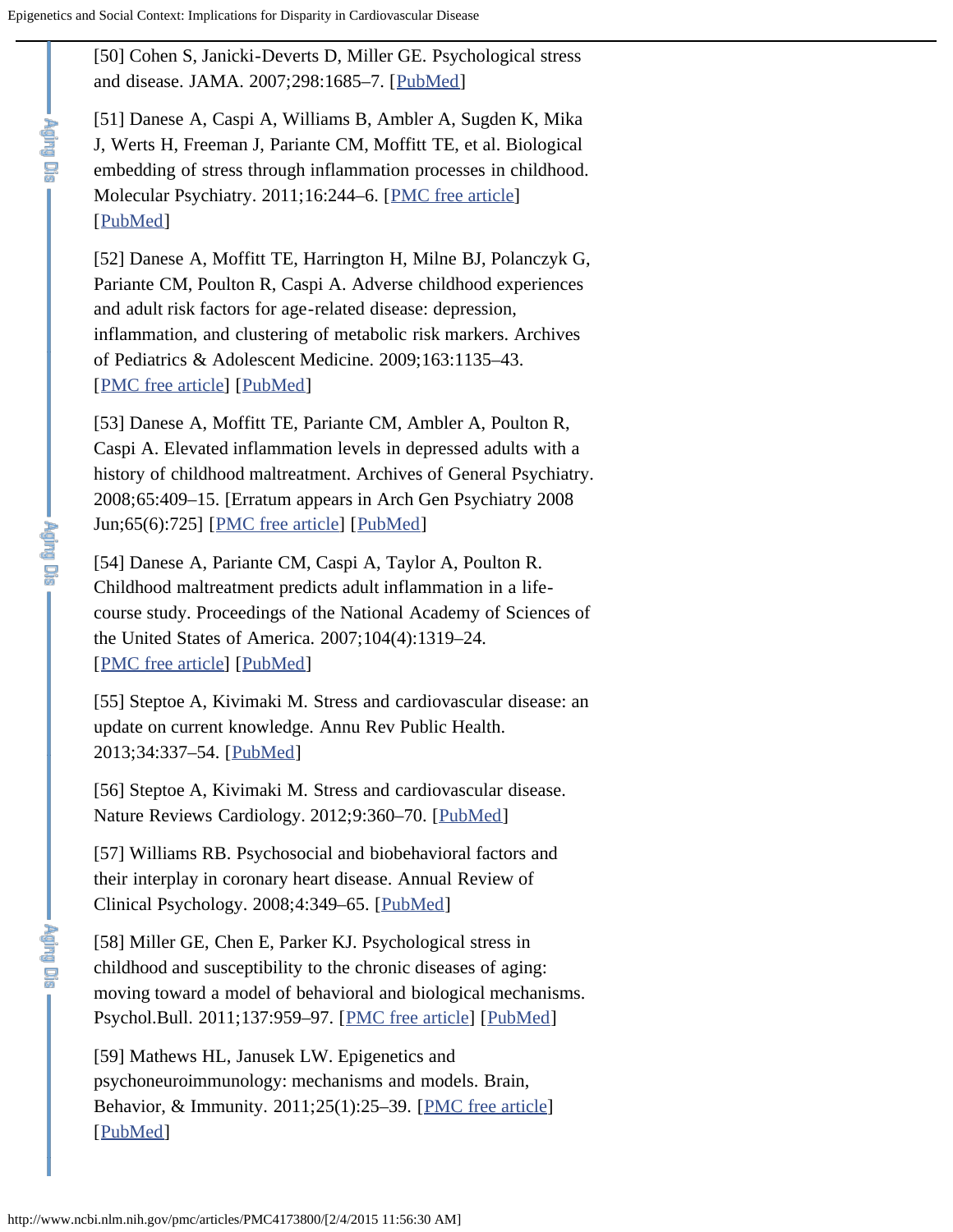<span id="page-18-0"></span>[60] Mathews H, Konley T, Kosik K, Eddy J, Albuquerque K, Janusek LW. Epigenetic patterns associated with the immune dysregulation that accompanies psychosocial distress. Brain, Behavior, & Immunity. 2011;25(5):830–839. [[PMC free article](http://www.ncbi.nlm.nih.gov/pmc/articles/PMC3079772/)] [[PubMed\]](http://www.ncbi.nlm.nih.gov/pubmed/21146603)

<span id="page-18-1"></span>[61] Hertzman C. The biological embedding of early experience and its effects on health in adulthood. Annals of the New York Academy of Sciences. 1999;896:85–95. [[PubMed\]](http://www.ncbi.nlm.nih.gov/pubmed/10681890)

<span id="page-18-2"></span>[62] Bock J, Rether K, Groger N, Xie L, Braun K. Perinatal programming of emotional brain circuits: an integrative view from systems to molecules. Frontiers in Neuroscience. 2014;8:11. [[PMC free article\]](http://www.ncbi.nlm.nih.gov/pmc/articles/PMC3913903/) [[PubMed\]](http://www.ncbi.nlm.nih.gov/pubmed/24550772)

<span id="page-18-3"></span>[63] Witek JL, Tell D, Albuquerque K, Mathews HL. Childhood adversity increases vulnerability for behavioral symptoms and immune dysregulation in women with breast cancer. Brain, Behavior, & Immunity. 2013;30(Suppl-62) [[PMC free article\]](http://www.ncbi.nlm.nih.gov/pmc/articles/PMC3492527/) [[PubMed\]](http://www.ncbi.nlm.nih.gov/pubmed/22659062)

<span id="page-18-4"></span>[64] Carpenter LL, Tyrka AR, Ross NS, Khoury L, Anderson GM, Price LH. Effect of childhood emotional abuse and age on cortisol responsivity in adulthood. Biological Psychiatry. 2009;66:69–75. [[PMC free article\]](http://www.ncbi.nlm.nih.gov/pmc/articles/PMC2696583/) [[PubMed\]](http://www.ncbi.nlm.nih.gov/pubmed/19375070)

<span id="page-18-5"></span>[65] Kop WJ, Weissman NJ, Zhu J, Bonsall RW, Doyle M, Stretch MR, et al. Effects of acute mental stress and exercise on inflammatory markers in patients with coronary artery disease and healthy controls. American Journal of Cardiology. 2008;101:767– 73. [[PubMed](http://www.ncbi.nlm.nih.gov/pubmed/18328837)]

<span id="page-18-6"></span>[66] Slopen N, Lewis TT, Gruenewald TL, Mujahid MS, Ryff CD, Albert MA, Williams DR. Early life adversity and inflammation in African Americans and whites in the midlife in the United States survey. PsychosomMed. 2010;72:694-701. [[PMC free article\]](http://www.ncbi.nlm.nih.gov/pmc/articles/PMC2939196/) [[PubMed\]](http://www.ncbi.nlm.nih.gov/pubmed/20595419)

<span id="page-18-7"></span>[67] Mcguinness D, McGlynn L, Johnson P, MacIntyre A, Batty D, Burns H, Cavanagh J, Deans K, Ford I, McConnachie A, et al. Socio-economic status is associated with epigenetic differences in the pSoBid cohort. International Journal of Epidemiology. 2012;1:1–10. [[PubMed\]](http://www.ncbi.nlm.nih.gov/pubmed/22253320)

<span id="page-18-8"></span>[68] Kouzarides T. Chromatin modifications and their function. Cell. 2007;128:693–705. [[PubMed\]](http://www.ncbi.nlm.nih.gov/pubmed/17320507)

<span id="page-18-9"></span>[69] Bird A. DNA methylation patterns and epigenetic memory. Genes & Development. 2002;16(1):6–21. [[PubMed\]](http://www.ncbi.nlm.nih.gov/pubmed/11782440)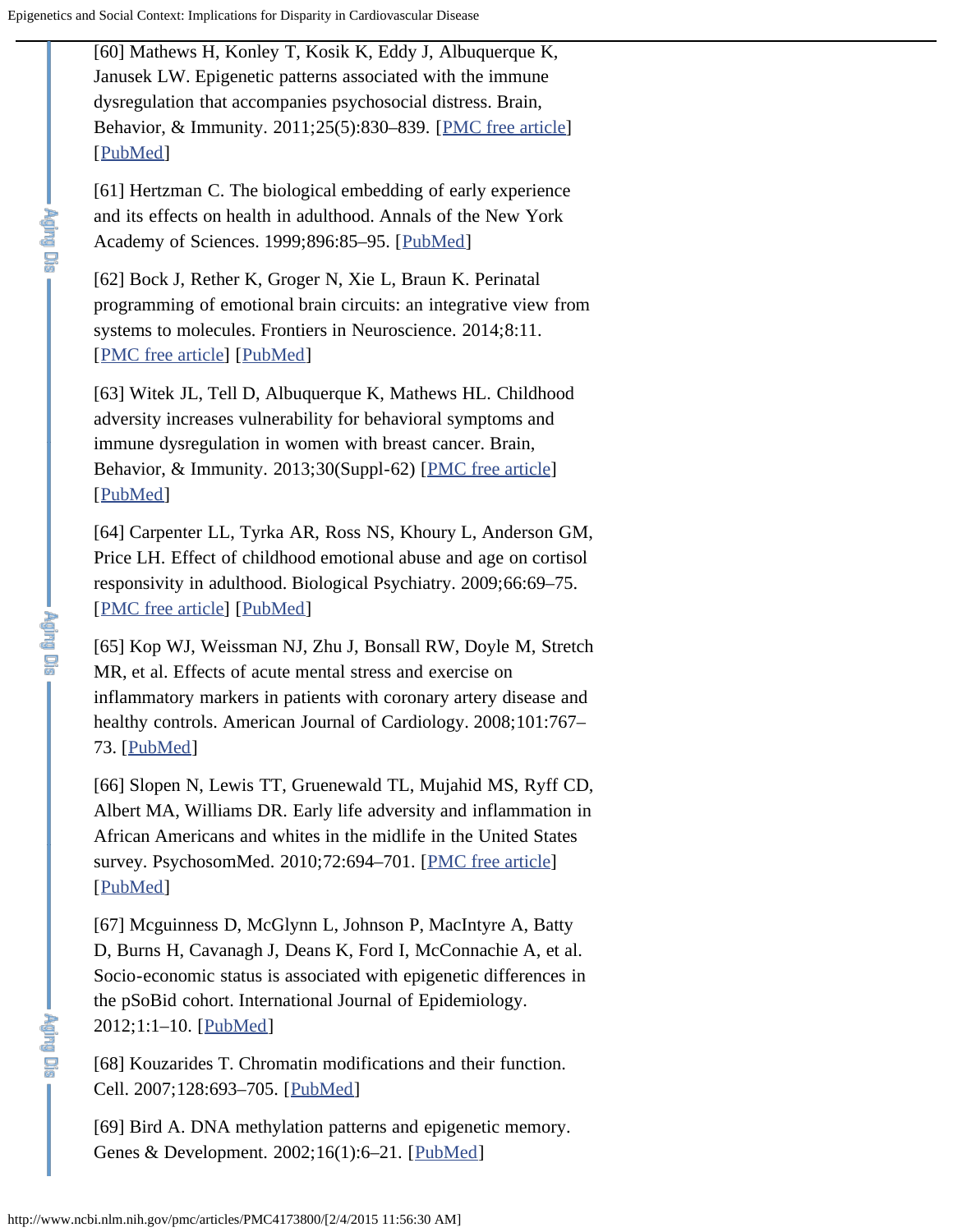<span id="page-19-0"></span>[70] Costa FF. Non-coding RNAs, epigenetics and complexity. Gene. 2008;410:9–17. [[PubMed\]](http://www.ncbi.nlm.nih.gov/pubmed/18226475)

<span id="page-19-1"></span>[71] Qureshi IA, Mehler MF. Emerging role of epigenetics in stroke: part 1: DNA methylation and chromatin modifications. Archives of Neurology. 2010;67:1316–22. [[PMC free article](http://www.ncbi.nlm.nih.gov/pmc/articles/PMC3685873/)] [[PubMed\]](http://www.ncbi.nlm.nih.gov/pubmed/21060009)

<span id="page-19-2"></span>[72] Niculescu MD. Nutritional epigenetics. Ilar Journal. 2012;53(3–4):270–8. [[PubMed\]](http://www.ncbi.nlm.nih.gov/pubmed/23744966)

[73] Abel JL, Rissman EF. Running-induced epigenetic and gene expression changes in the adolescent brain. International Journal of Developmental Neuroscience. 2013;3:382–90. [[PMC free article\]](http://www.ncbi.nlm.nih.gov/pmc/articles/PMC3686974/) [[PubMed\]](http://www.ncbi.nlm.nih.gov/pubmed/23178748)

[74] Sanchis-Gomar F, Garcia-Gimenez JL, Perez-Quilis C, Gomez-Cabrera MC, Pallardo FV, Lippi G. Physical exercise as an epigenetic modulator: Eustress, the "positive stress" as an effector of gene expression. Journal of Strength& Conditioning Research. 2012;26:3469–72. [[PubMed\]](http://www.ncbi.nlm.nih.gov/pubmed/22561977)

<span id="page-19-3"></span>[75] Burdge GC, Hoile SP, Lillycrop KA. Epigenetics: are there implications for personalised nutrition? Current Opinion in Clinical Nutrition & Metabolic Care. 2012;15:442–7. [[PubMed\]](http://www.ncbi.nlm.nih.gov/pubmed/22878237)

<span id="page-19-4"></span>[76] Krukowski K, Eddy J, Kosik KL, Konley T, Janusek LW, Mathews HL. Glucocorticoid dysregulation of natural killer cell function through epigenetic modification. Brain, Behavior, & Immunity. 2011;25:239–49. [[PMC free article](http://www.ncbi.nlm.nih.gov/pmc/articles/PMC2989339/)] [[PubMed\]](http://www.ncbi.nlm.nih.gov/pubmed/20656012)

<span id="page-19-5"></span>[77] Robertson KD. DNA methylation and human disease. Nature Reviews Genetics. 2005;6:597–610. [[PubMed\]](http://www.ncbi.nlm.nih.gov/pubmed/16136652)

<span id="page-19-6"></span>[78] Gluckman PD, Hanson MA, Buklijas T, Low FM, Beedle AS. Epigenetic mechanisms that underpin metabolic and cardiovascular diseases. Nature Reviews Endocrinology. 2009;5:401–8. [[PubMed\]](http://www.ncbi.nlm.nih.gov/pubmed/19488075)

<span id="page-19-7"></span>[79] Hunter RG, McCarthy KJ, Milne TA, Pfaff DW, McEwen BS. Regulation of hippocampal H3 histone methylation by acute and chronic stress. Proc Natl Acad Sci U S A. 2009;106:20912–7. [[PMC free article\]](http://www.ncbi.nlm.nih.gov/pmc/articles/PMC2791599/) [[PubMed\]](http://www.ncbi.nlm.nih.gov/pubmed/19934035)

[80] Chandramohan Y, Droste SK, Arthur JS, Reul JM. The forced swimming-induced behavioural immobility response involves histone H3 phospho-acetylation and c-Fos induction in dentate gyrus granule neurons via activation of the N-methyl-Daspartate/extracellular signal-regulated kinase/mitogen- and stress-

**Aging Dis** 

T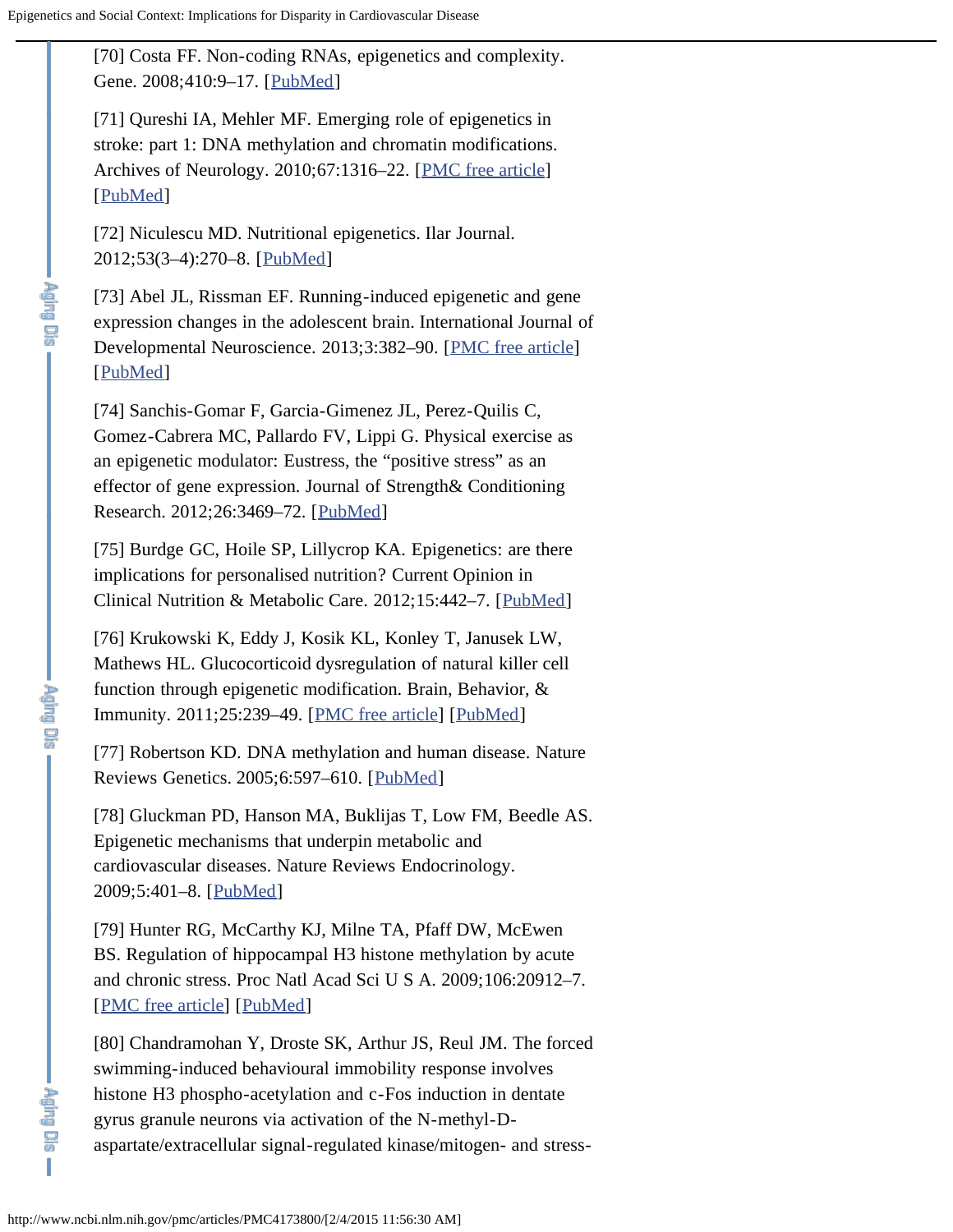<span id="page-20-4"></span>**Print Dra** 

<span id="page-20-7"></span>**Pajng Dis-**

<span id="page-20-0"></span>activated kinase signalling pathway. European Journal of Neuroscience. 2008;27:2701–13. [[PubMed\]](http://www.ncbi.nlm.nih.gov/pubmed/18513320)

<span id="page-20-1"></span>[81] Murgatroyd C, Wu Y, Bockmuhl Y, Spengler D. The Janus face of DNA methylation in aging. 2010;2:107–10. [[PMC free article\]](http://www.ncbi.nlm.nih.gov/pmc/articles/PMC2850147/) [[PubMed\]](http://www.ncbi.nlm.nih.gov/pubmed/20354272)

<span id="page-20-2"></span>[82] Roth TL, Lubin FD, Funk AJ, Sweatt JD. Lasting epigenetic influence of early-life adversity on the BDNF gene. Biological Psychiatry. 2009;65:760–9. [[PMC free article](http://www.ncbi.nlm.nih.gov/pmc/articles/PMC3056389/)] [[PubMed](http://www.ncbi.nlm.nih.gov/pubmed/19150054)]

<span id="page-20-3"></span>[83] Janusek LW, Tell D, Fishe K, Gaylord-Harden N, Mathews HL. Influence of childhood adversity and neighborhood violence on inflammatory risk in young African American men. Brain, Behavior & Immunity. 2012;26:S33–S34.

[84] Fernandez-Botran R, Miller JJ, Burns VE, Newton TL. Correlations among inflammatory markers in plasma, saliva and oral mucosal transudate in post-menopausal women with past intimate partner violence. Brain, Behavior, & Immunity. 2011;25:314–21. [[PMC free article](http://www.ncbi.nlm.nih.gov/pmc/articles/PMC3025073/)] [[PubMed\]](http://www.ncbi.nlm.nih.gov/pubmed/20888902)

<span id="page-20-5"></span>[85] Heim C, Nemeroff CB. The role of childhood trauma in the neurobiology of mood and anxiety disorders: preclinical and clinical studies. Biological Psychiatry. 2001;49:1023–39. [[PubMed\]](http://www.ncbi.nlm.nih.gov/pubmed/11430844)

<span id="page-20-6"></span>[86] Koenen KC, Uddin M, Amstadter AB, Galea S. Incorporating the social environment in genotype environment interaction studies of mental disorders. International Journal of Clinical Practice. 2010;64:1489–92. [[PubMed\]](http://www.ncbi.nlm.nih.gov/pubmed/20846196)

[87] Uddin M, Aiello AE, Wildman DE, Koenen KC, Pawelec G, de los SR, Goldmann E, Galea S. Epigenetic and immune function profiles associated with posttraumatic stress disorder. Proc Natl Acad Sci U S A. 2010;107:9470–5. [[PMC free article\]](http://www.ncbi.nlm.nih.gov/pmc/articles/PMC2889041/) [[PubMed\]](http://www.ncbi.nlm.nih.gov/pubmed/20439746)

<span id="page-20-8"></span>[88] Uddin M, Koenen KC, Aiello AE, Wildman DE, de los SR, Galea S. Epigenetic and inflammatory marker profiles associated with depression in a community-based epidemiologic sample. Psychological Medicine. 2011;41:997–1007. [[PMC free article](http://www.ncbi.nlm.nih.gov/pmc/articles/PMC3065166/)] [[PubMed\]](http://www.ncbi.nlm.nih.gov/pubmed/20836906)

<span id="page-20-9"></span>[89] McGowan PO, Sasaki A, D'Alessio AC, Dymov S, Labonte B, Szyf M, et al. Epigenetic regulation of the glucocorticoid receptor in human brain associates with childhood abuse. Nature Neuroscience. 2009;12:342–8. [[PMC free article](http://www.ncbi.nlm.nih.gov/pmc/articles/PMC2944040/)] [[PubMed\]](http://www.ncbi.nlm.nih.gov/pubmed/19234457)

[90] Oberlander TF, Weinberg J, Papsdorf M, Grunau R, Misri S, Devlin AM. Prenatal exposure to maternal depression, neonatal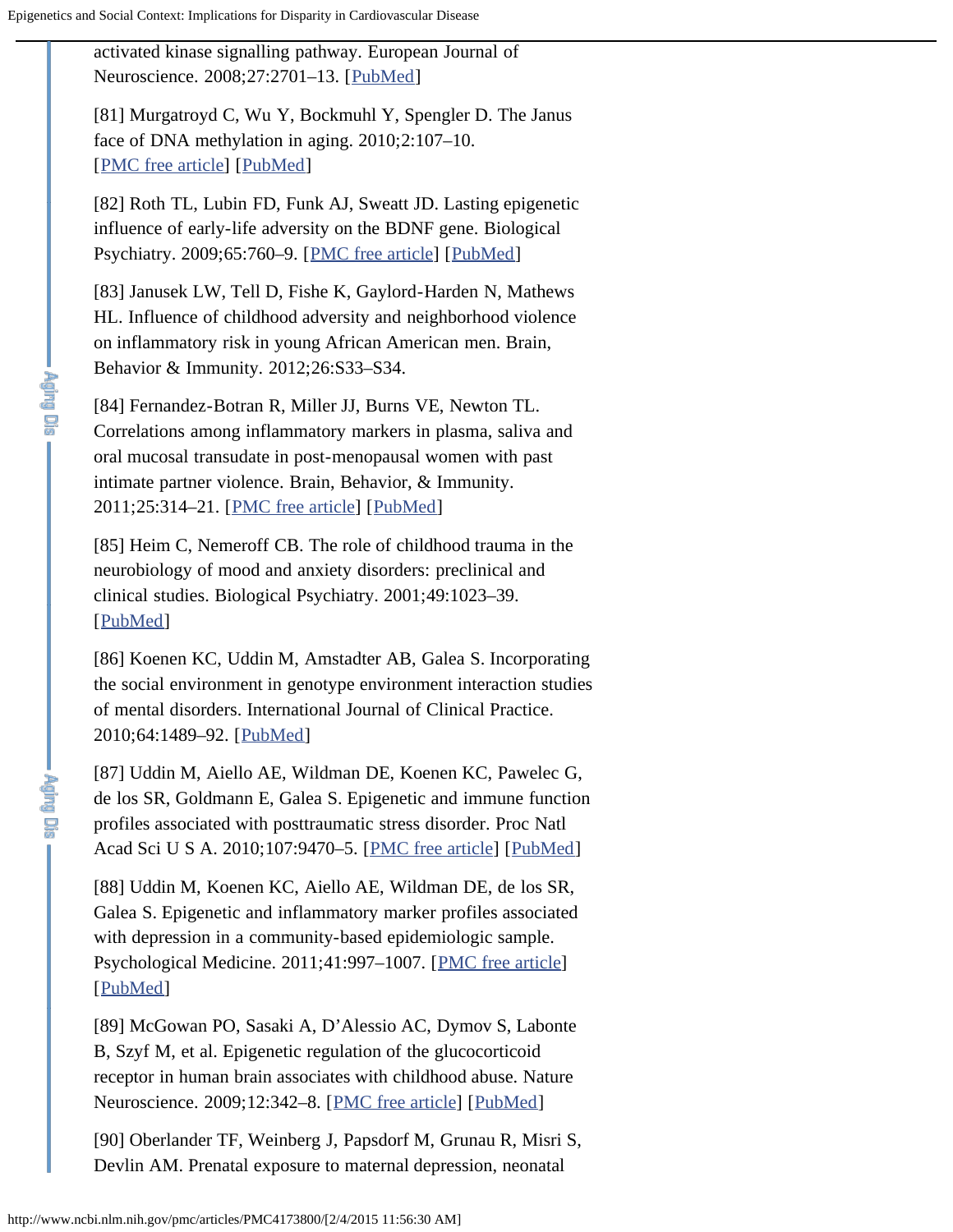<span id="page-21-0"></span>**Cardinal** 

methylation of human glucocorticoid receptor gene (NR3C1) and infant cortisol stress responses. Epigenetics: Official Journal of the DNA Methylation Society. 2008;3:97–106. [[PubMed\]](http://www.ncbi.nlm.nih.gov/pubmed/18536531)

<span id="page-21-1"></span>[91] Stenvinkel P, Karimi M, Johansson S, Axelsson J, Suliman M, Lindholm B, et al. Impact of inflammation on epigenetic DNA methylation - a novel risk factor for cardiovascular disease? Journal of Internal Medicine. 2007;261:488–99. [[PubMed\]](http://www.ncbi.nlm.nih.gov/pubmed/17444888)

<span id="page-21-2"></span>[92] Chmielewski M, Lindholm B, Stenvinkel P, Ekstrom JT. The role of epigenetics in kidney diseases. Makedonska Akademija na Naukite i Umetnostite Oddelenie Za Bioloshki i Meditsinski Nauki Prilozi. 2011;32:45–54. [[PubMed\]](http://www.ncbi.nlm.nih.gov/pubmed/21822177)

<span id="page-21-3"></span>[93] Szyf M. The early life environment and the epigenome. Biochimica et Biophysica Acta. 2009;1790:878–85. [[PubMed](http://www.ncbi.nlm.nih.gov/pubmed/19364482)]

<span id="page-21-4"></span>[94] Rakyan VK, Down TA, Balding DJ, Beck S. Epigenomewide association studies for common human diseases. Nature Reviews Genetics. 2011;12:529-41. [[PMC free article\]](http://www.ncbi.nlm.nih.gov/pmc/articles/PMC3508712/) [[PubMed\]](http://www.ncbi.nlm.nih.gov/pubmed/21747404)

[95] Foley DL, Craig JM, Morley R, Olsson CA, Dwyer T, Smith K, Saffery R. Prospects for epigenetic epidemiology. Am.J.Epidemiol. 2009;169:389–400. [Erratum appears in Am J Epidemiol 2009 Jun 1;169(11):1409 Note: Olsson, Craig J [corrected to Olsson, Craig A]] [[PMC free article](http://www.ncbi.nlm.nih.gov/pmc/articles/PMC3290967/)] [[PubMed\]](http://www.ncbi.nlm.nih.gov/pubmed/19139055)

[96] Juster RP, Bizik G, Picard M, Arsenault-Lapierre G, Sindi S, Trepanier L, et al. A transdisciplinary perspective of chronic stress in relation to psychopathology throughout life span development. Development & Psychopathology. 2011;23:725–76. [[PubMed\]](http://www.ncbi.nlm.nih.gov/pubmed/21756430)

[97] McEwen BS. Stress, adaptation, and disease. Allostasis and allostatic load Annals of the New York Academy of Sciences. 1998;840:33–44. [[PubMed\]](http://www.ncbi.nlm.nih.gov/pubmed/9629234)

Articles from Aging and Disease are provided here courtesy of **JKL International LLC**

### You are here: [NCBI](http://www.ncbi.nlm.nih.gov/guide/) > [Literature](http://www.ncbi.nlm.nih.gov/guide/literature/) > [PubMed Central \(PMC\)](http://www.ncbi.nlm.nih.gov/pmc/) [Write to the Help Desk](http://www.ncbi.nlm.nih.gov/sites/ehelp?&Ncbi_App=pmc&Db=pmc&Page=literature&Snapshot=/projects/PMC/PMCViewer@4.29&Time=2015-02-04T12:56:15-05:00&Host=ptpmc201)

**GETTING STARTED** [NCBI Education](http://www.ncbi.nlm.nih.gov/education/) [NCBI Help Manual](http://www.ncbi.nlm.nih.gov/books/NBK3831/) [NCBI Handbook](http://www.ncbi.nlm.nih.gov/books/NBK143764/) [Training & Tutorials](http://www.ncbi.nlm.nih.gov/guide/training-tutorials/)

5 I

> **RESOURCES** [Chemicals & Bioassays](http://www.ncbi.nlm.nih.gov/guide/chemicals-bioassays) [Data & Software](http://www.ncbi.nlm.nih.gov/guide/data-software) [DNA & RNA](http://www.ncbi.nlm.nih.gov/guide/dna-rna) [Domains & Structures](http://www.ncbi.nlm.nih.gov/guide/domains-structures) [Genes & Expression](http://www.ncbi.nlm.nih.gov/guide/genes-expression) [Genetics & Medicine](http://www.ncbi.nlm.nih.gov/guide/genetics-medicine) [Genomes & Maps](http://www.ncbi.nlm.nih.gov/guide/genomes-maps)

**POPULAR** [PubMed](http://www.ncbi.nlm.nih.gov/pubmed/) [Bookshelf](http://www.ncbi.nlm.nih.gov/books/) [PubMed Central](http://www.ncbi.nlm.nih.gov/pmc/) [PubMed Health](http://www.ncbi.nlm.nih.gov/pubmedhealth/) [BLAST](http://blast.ncbi.nlm.nih.gov/Blast.cgi) [Nucleotide](http://www.ncbi.nlm.nih.gov/nucleotide/) [Genome](http://www.ncbi.nlm.nih.gov/genome/)

# **FEATURED**

[Genetic Testing Registry](http://www.ncbi.nlm.nih.gov/gtr/) [PubMed Health](http://www.ncbi.nlm.nih.gov/pubmedhealth/) **[GenBank](http://www.ncbi.nlm.nih.gov/genbank/)** [Reference Sequences](http://www.ncbi.nlm.nih.gov/refseq/) [Gene Expression Omnibus](http://www.ncbi.nlm.nih.gov/geo/) [Map Viewer](http://www.ncbi.nlm.nih.gov/mapview/) [Human Genome](http://www.ncbi.nlm.nih.gov/genome/guide/human/)

### **NCBI INFORMATION**

[About NCBI](http://www.ncbi.nlm.nih.gov/About/) [Research at NCBI](http://www.ncbi.nlm.nih.gov/research/) [NCBI News](http://www.ncbi.nlm.nih.gov/news/) [NCBI FTP Site](http://www.ncbi.nlm.nih.gov/Ftp/) [NCBI on Facebook](https://www.facebook.com/ncbi.nlm) [NCBI on Twitter](https://twitter.com/ncbi) [NCBI on YouTube](http://www.youtube.com/ncbinlm)